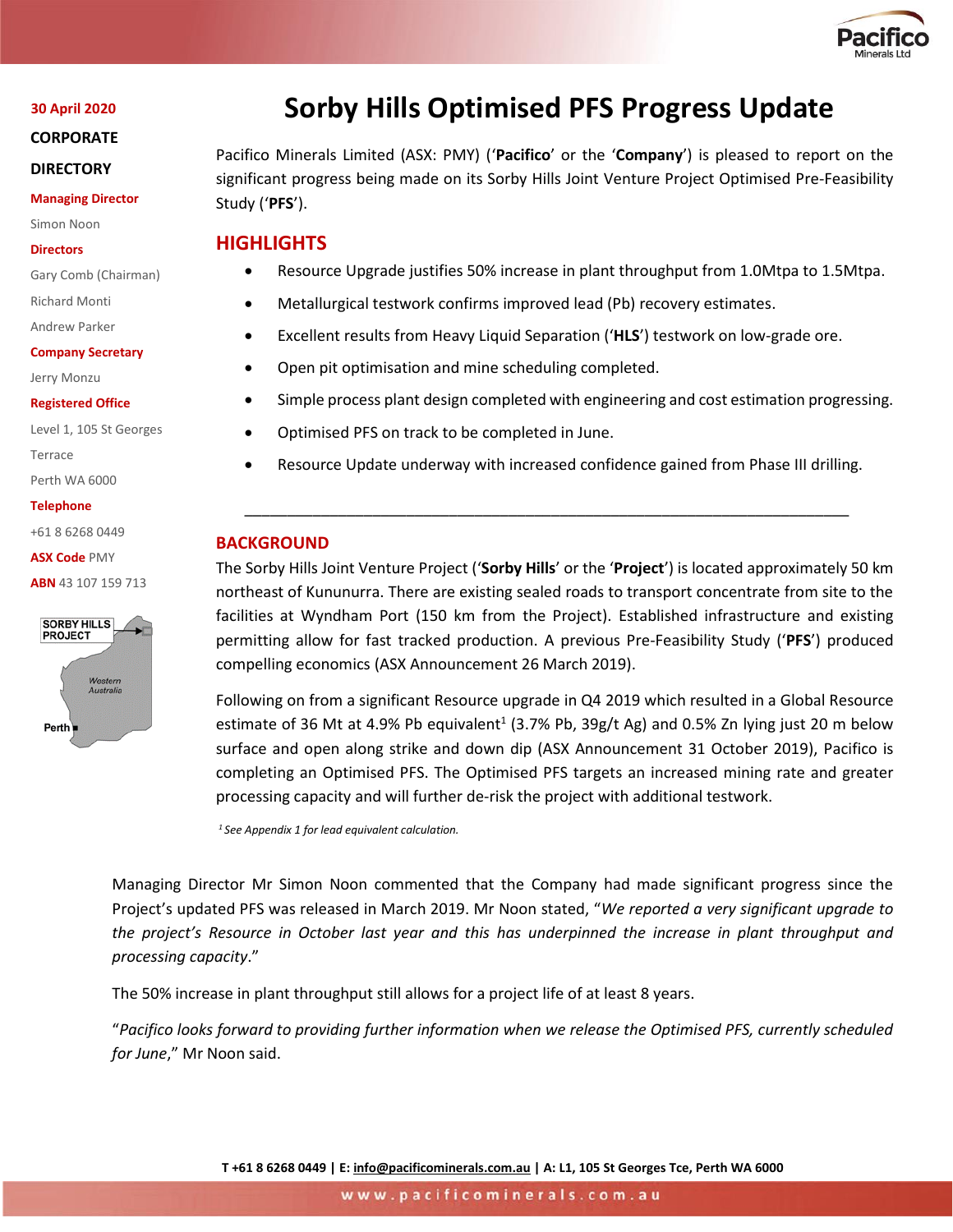

## **PROJECT METRICS**

The Optimised PFS will **increase the Process Plant throughput by 50% from 1.0Mtpa to 1.5Mtpa.** Two options are being assessed within the study:

- 1. 'Whole Ore' option, which treats mined ore directly by flotation at 1.5Mtpa; and
- 2. 'DMS' option, which beneficiates low-grade ore by Dense Media Separation ('**DMS**') and blends the upgraded product with high-grade ore to feed the flotation plant at 1.5Mtpa.

Key project metrics are presented in table 1 below.

|                               |             |                 | <b>Whole Ore Option</b> |           | <b>DMS Option</b> |      |       |  |
|-------------------------------|-------------|-----------------|-------------------------|-----------|-------------------|------|-------|--|
|                               |             |                 |                         | Grade     |                   |      | Grade |  |
| <b>Parameter</b>              | <b>Unit</b> | <b>Quantity</b> | %Pb                     | Agg/t     | <b>Quantity</b>   | %Pb  | Agg/t |  |
| <b>Total Material Mined</b>   | Mt          | 93.4            |                         |           | 123.4             |      |       |  |
| Ore Mined                     | Mt          | 12.0            | 4.0                     | 42        | 16.8              | 3.5  | 36    |  |
| <b>Strip Ratio</b>            |             | 7.8             |                         |           | 7.4               |      |       |  |
| DMS Ore Feed                  | Mt          | <b>NA</b>       | <b>NA</b>               | <b>NA</b> | 6.2               | 1.8  | 17    |  |
| <b>DMS Product</b>            | Mt          | <b>NA</b>       | <b>NA</b>               | <b>NA</b> | 1.9               | 4.8  | 42    |  |
| Direct Flotation Ore          | Mt          | 12.0            | 4.0                     | 42        | 10.6              | 4.5  | 46    |  |
| <b>Total Flotation Feed</b>   | Mt          | 12.00           | 4.0                     | 42        | 12.5              | 4.6  | 46    |  |
| <b>Concentrate Production</b> | t           | 718,753         | 62.0                    | 590       | 847,975           | 62.0 | 570   |  |
| <b>Contained Pb</b>           | t           | 445,627         |                         |           | 525,744           |      |       |  |
| Contained Ag                  | Moz         | 13.7            |                         |           | 15.5              |      |       |  |
| Project Life                  | Yrs         | 8.0             |                         |           | 8.4               |      |       |  |

#### **METALLURGICAL TESTWORK**

#### **Comminution**

Comminution (crushing and grinding) tests have been performed on four composite samples to add to the existing data base for Optimised PFS level process design calculations. The testwork included SMC (drop weight), bond rod and ball mill and abrasion index testing. The testwork shows that Sorby Hills ore is amenable to semiautogenous grinding having medium coarse competency and has a medium hardness ball mill work index in the range 9-12kWhr/t. Key material properties are presented in Table 2.

|  | <b>Table 2 Key Comminution Material Properties</b> |  |  |
|--|----------------------------------------------------|--|--|
|--|----------------------------------------------------|--|--|

| <b>Comminution Parameter</b>          | <b>Average Value</b> |
|---------------------------------------|----------------------|
| Drop Weight index, kWh/m <sup>3</sup> | 5.3                  |
| Axb                                   | 51.6                 |
| Rod mill work index, kWh/t            | 15.5                 |
| Ball mill work index, kWh/t           | 10.2                 |
| Abrasion index                        | 0.025                |

#### **Heavy Liquid Separation**

HLS beneficiation testwork was carried out on six fresh (primary) ore composites with head grades ranging from 1.0 to 5.4%Pb to confirm amenability to beneficiation. The samples were tested at -12 +1 mm size fraction over the SG range 2.7 to 3.0 in 0.1 increments.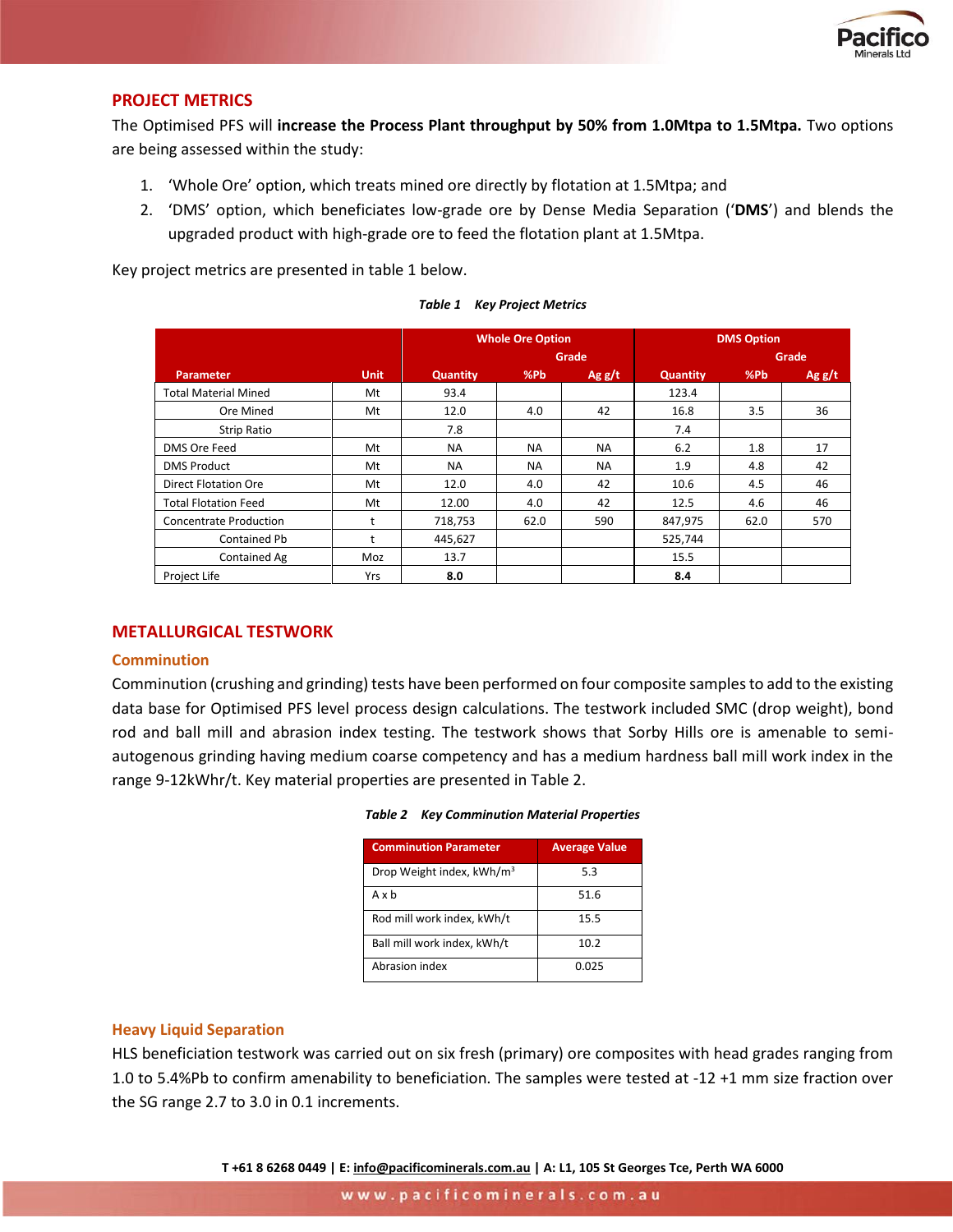

Results from HLS testwork on low-grade samples showed a good response averaging 79.5% Pb recovery to a sinks + fines product containing 24.5% mass. **This equates to an upgrade ratio of 3.24.**

Good upgrades were also obtained from the higher-grade samples; however, the reject grade also increases and is considered too high at this stage. The opportunity to include higher-grade in the DMS process will be explored with additional testwork as part of the Definitive Feasibility Study.



Based on these results, a flowsheet including a DMS beneficiation circuit upgrading low-grade ore in parallel with a direct feed high-grade ore stream is being assessed within the Optimised PFS.

**Final full-scale DMS performance,** corrected for fines content and DMS cyclone efficiency, is estimated to be 30% mass recovery with 81% Pb and 73% Ag recoveries giving upgrade ratios of **2.7 for Pb and 2.4 for Ag.**

## **Flotation**

This year, new flotation testwork was conducted on four composite samples (one oxide and three fresh ore types). The flotation circuit consists of a staged sulphide and oxide rougher followed by two stages of combined rougher concentrate cleaning. A primary grind size is 106μm. No regrind is necessary. The reagent regime is simple consisting of soda ash, collector, frother, and sodium hydrosulphide for oxide ore sulphurdisation.

The testwork culminated with a locked cycle test of the prime 'life of mine' grade fresh composite which represents approximately 75% of the feed schedule.

Test results for each composite, the locked cycle test result and final Optimised PFS recovery estimates are presented in [Table 3.](#page-3-0)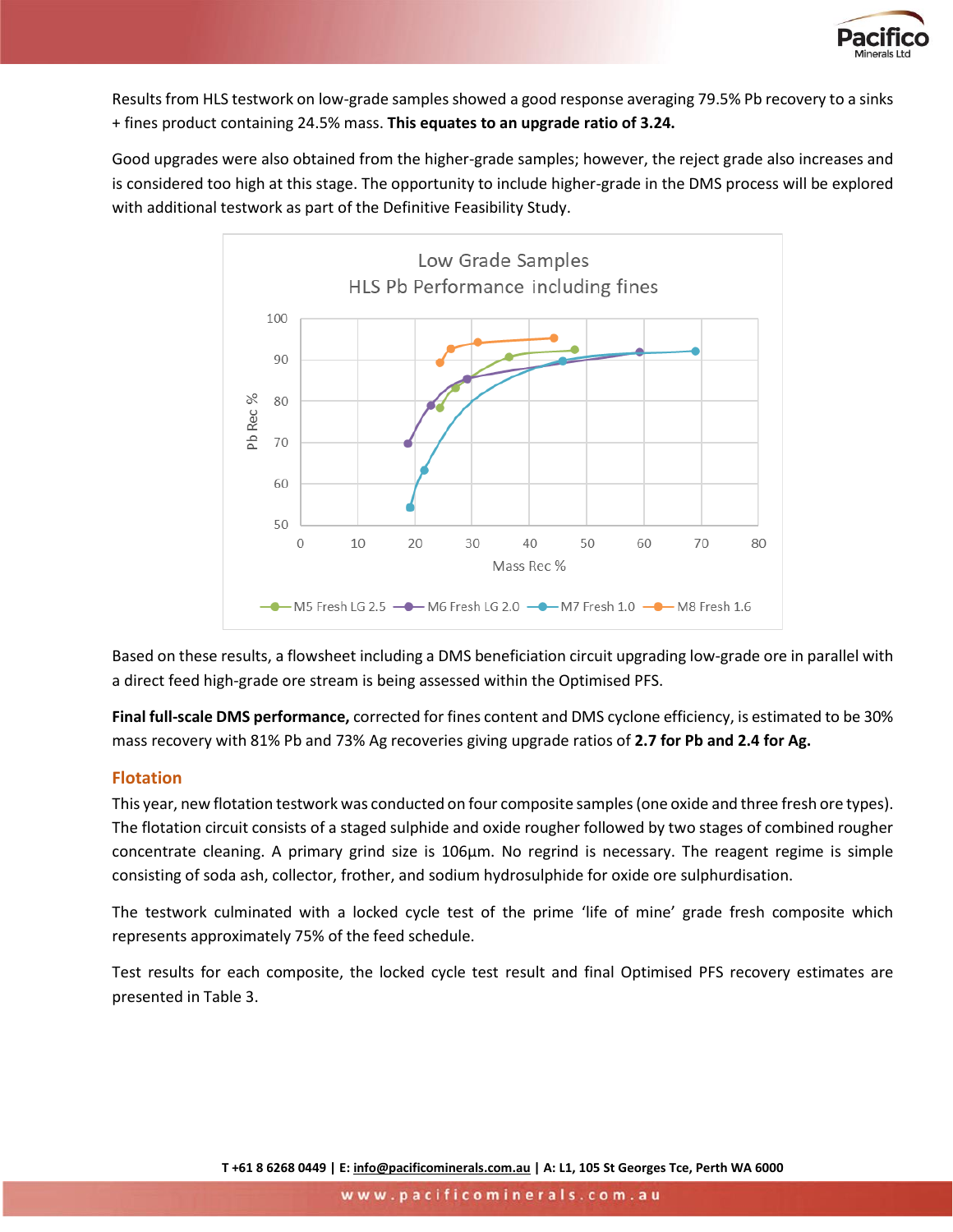

<span id="page-3-0"></span>

| <b>Test</b>                              | <b>Sample</b> | Mass %    | <b>Head Grade</b>   |      |          |       |      | <b>Recovery %</b> |  |
|------------------------------------------|---------------|-----------|---------------------|------|----------|-------|------|-------------------|--|
|                                          |               |           | %Pb                 | %Fe  | Ag $g/t$ | Pb:Fe | Pb   | Ag                |  |
|                                          |               |           | <b>Test Results</b> |      |          |       |      |                   |  |
| CT6280 Locked Cycle                      | M4 (fresh)    | <b>NA</b> | 5.19                | 3.2  | 28       | 1.62  | 95.4 | 85.0              |  |
| CT6265 Batch                             | M4 (fresh)    | 70        | 5.19                | 3.2  | 28       | 1.62  | 93.9 | 84.1              |  |
| CT6277 Batch                             | M3 (fresh)    | 10        | 5.74                | 3.87 | 24       | 1.48  | 96.3 | 83.1              |  |
| CT6283 Batch                             | M5 (fresh)    | 20        | 2.86                | 5.01 | 20       | 0.57  | 88.5 | 58.1              |  |
| CT6281 Batch                             | M2 (oxide)    | 100       | 2.79                | 3.09 | 21       | 0.90  | 84.0 | 94.4              |  |
| <b>PFS Recovery Estimates</b>            |               |           |                     |      |          |       |      |                   |  |
| Weighted Average Fresh                   |               |           | 4.78                | 3.63 | 26       | 1.34  | 93.5 | 80.0              |  |
| LCT Off-set Fresh ore                    |               |           |                     |      |          |       | 1.9  | 1.5               |  |
| <b>Final Fresh ore</b>                   |               |           |                     |      |          |       | 95.4 | 81.5              |  |
| Oxide                                    |               |           | 2.79                | 3.09 | 21.0     | 0.90  | 84.0 | 94.4              |  |
| <b>Final Oxide ore</b>                   |               |           |                     |      |          |       | 84.0 | 94.4              |  |
| Average LOM ore (76% Fresh) <sup>1</sup> |               |           | 4.30                | 3.50 | 24.8     | 1.23  | 92.7 | 84.6              |  |

#### *Table 3 Flotation Performance Results and Estimates*

*<sup>1</sup>The grades shown represent the weighted average grades of the test samples and not the final production schedule grades.*

#### <span id="page-3-1"></span>Comparison of the new flotation recovery performance to previous studies is shown in [Table 4.](#page-3-1)

#### *Table 4 Current vs Previous Recovery Estimates*

|                 |      | <b>Current PFS</b> | Lycopodium PFS Update 2019 | <b>KBL PFS 2012</b> |                |           |
|-----------------|------|--------------------|----------------------------|---------------------|----------------|-----------|
| <b>Recovery</b> | Pb   | Ag                 | Pb                         | Ag,                 | P <sub>b</sub> | Ag        |
| Fresh Ore       | 95.4 | 81.5               | <b>NA</b>                  | <b>NA</b>           | <b>NA</b>      | <b>NA</b> |
| Oxide Ore       | 85.0 | 94.4               | <b>NA</b>                  | <b>NA</b>           | <b>NA</b>      | <b>NA</b> |
| Overall         | 92.7 | 84.6               | 91                         | 87                  | 91             | 87        |

The previous two studies used the same recovery estimates and did not assess the oxide and fresh ore types separately in their recovery estimates. Importantly, they were targeting lower-tonnage higher-grade projects.

The current recovery estimates have better sample representation and the improved Pb recovery more than compensates for the small reduction in Ag recovery. **The latest testwork will have a positive impact on the Project's NPV.**

All flotation testwork to date has been conducted on un-beneficiated ore samples. For the purpose of the Optimised PFS, it is assumed that the flotation performance of beneficiated product is consistent with unbeneficiated ore.

## **GEOLOGY AND RESOURCES**

The October 2019 MRE (completed following the Phase II drilling results) has been used for the Optimised PFS pit optimisation.

A high-level review of the perceived impact of Phase III drilling data in addition to ongoing refinements to the geological model on the MRE has been completed.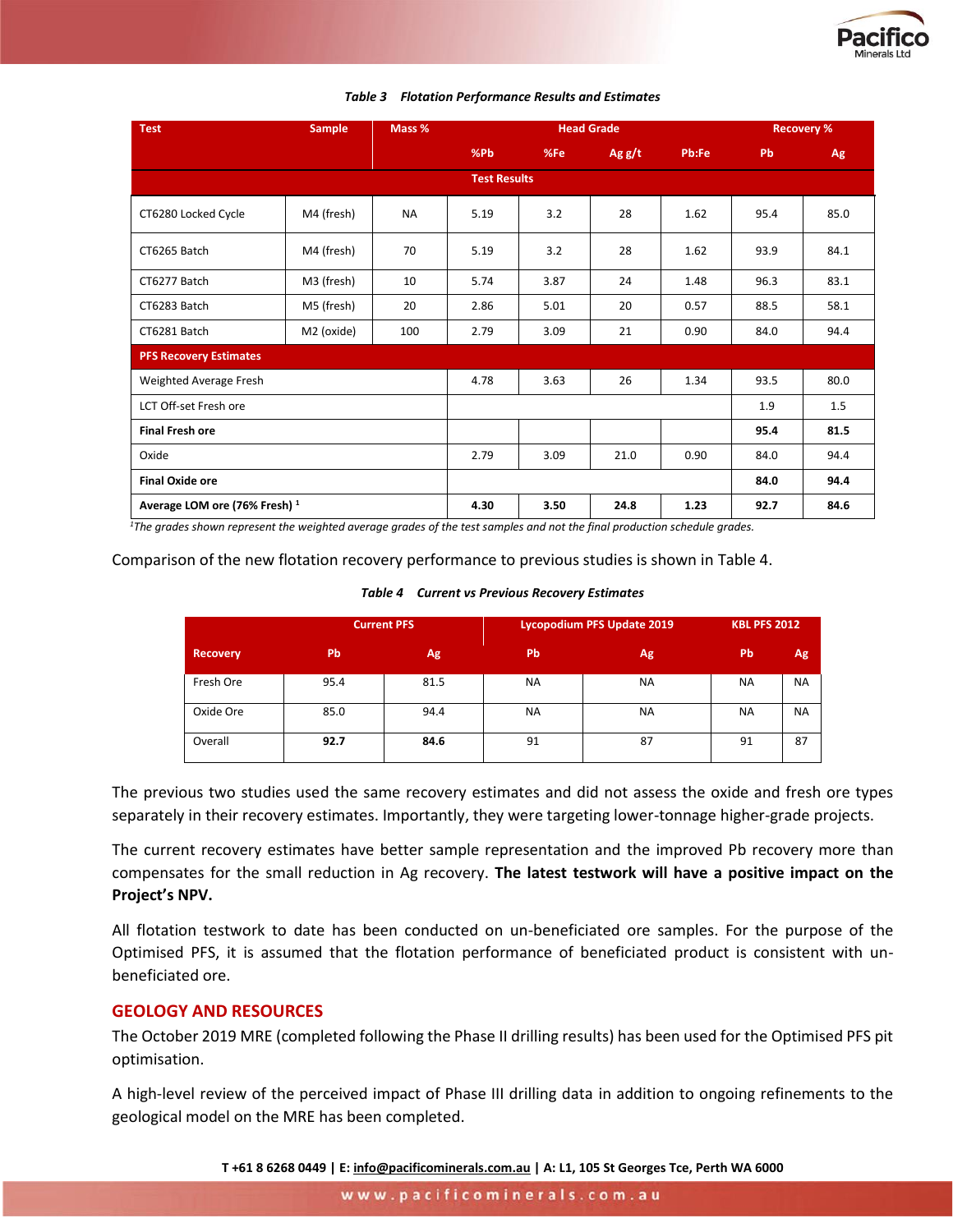

#### Summary

- Localised tonnage increases are likely to be seen where new drilling extends the current Mineral Resource shapes or fills gaps in the current model;
- Refined geological models for the weathering profiles and updated density dataset add greater confidence to the Mineral Resource Estimate;
- Unlikely to see a material decrease in grade within the reported Mineral Resource; and
- Possible minor increase or decrease in reported global grades due to re-domaining of drill hole samples.

As a result of the above, Pacifico has commissioned CSA Global to complete a further MRE update. This work is expected to be completed during May 2020.

## **PERMITTING AND APPROVALS**

The Sorby Hills Joint Venture Project proposal is to develop a lead-silver-zinc open pit mine, associated infrastructure, and processing facilities. Sorby Hills sits on **pre-native title granted mining tenements**.

In the October 2013, the Western Australian Environmental Protection Authority ('**EPA**') Report (1491), concluded: '*The Project can be managed to meet the EPA's objectives, provided there is satisfactory implementation by the proponent ('Sorby Management Pty Ltd' or 'Sorby') of the EPA's recommended conditions*.' **Subsequently ministerial approval was granted in April 2014.**

#### **Requested Changes to Conditions**

Condition 3-1 of Ministerial Statement 964 requires Sorby Management Pty Ltd to substantially commence the proposal within five years of the date of issue of the Statement (before 2 April 2019). Sorby requested an extension of the Time Limit of Authorisation (now referred to as 'Time Limit for Proposal Implementation') for substantial commencement to be extended for a further five years to 2 April 2024.

During April 2019 Pacifico received Report 1632 from the EPA (ASX Announcement 17 April 2019), recommending that it is appropriate to amend condition 3 of Ministerial Statement 964 to allow for the extension of the timeframe for substantial commencement of the Sorby Hills Joint Venture Project for a further 5 years and in May 2019, Pacifico received Ministerial confirmation that condition 3 of Ministerial Statement 96 had been amended to allow for the timeframe for substantial commencement of the Sorby Hills Joint Venture Project, to be **extended for a further 5 years, to 2 April 2024** (ASX Announcement 29 May 2019).

Pacifico has taken a conservative approach with its pit optimisations for the Optimised PFS and has excluded the Alpha and Beta deposits. These deposits sit outside of the open pit development zone approved by the EPA. The Company is focused on fast tracking Sorby Hills to production and would therefore prefer to avoid a material change in the size of the development zone.

## **HYDROGEOLOGICAL SITE INVESTIGATION PROGRAM**

Using Pacifico's reinterpreted geological model, together with reinterpretation of recent and historical drilling and hydraulic testing programs, Pennington Scott has developed a hydrogeological conceptual site model of the Sorby Dolomite and Webber Plane alluvial aquifers. While historic investigations had difficulty interpreting complex pump tests from the karstic aquifer using traditional analytical equations; the use of modern radial flow modelling is providing much improved and confident analysis. A regional numerical groundwater model is now being developed over the mining area and will be calibrated against wet season recharge events.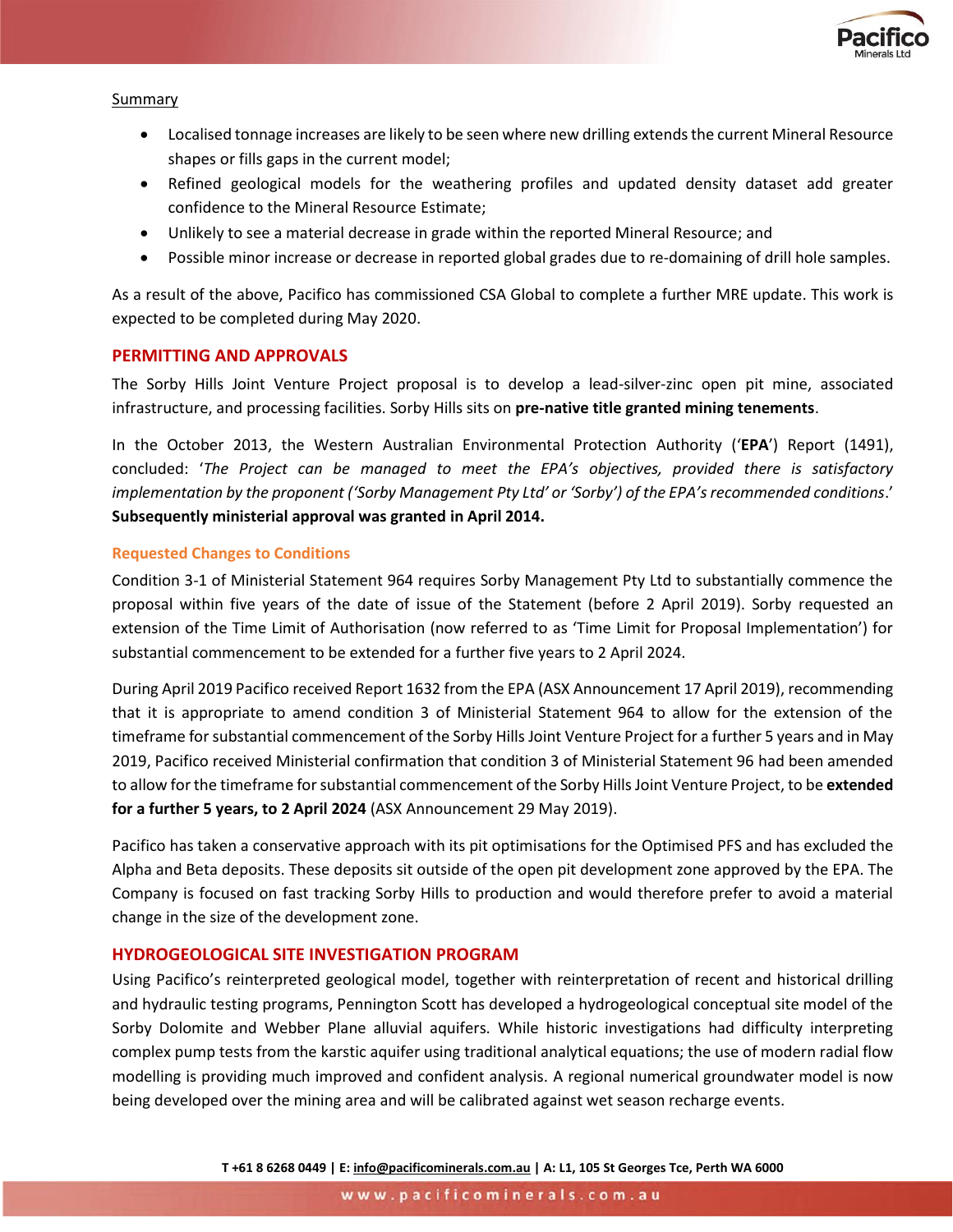

Although the model is still in progress, **the results from new pump tests as well as reinterpreted historical pump tests indicate that the Sorby Dolomite is not as permeable as previously thought.**

Pennington Scott is also undertaking Gold Sim water balance modelling, coupled with catchment modelling of the Keep River, to develop a seasonal stormwater harvesting and surface water management strategy for the Project.

## **OPTIMISED PFS STATUS**

The following provides an overview of the key study areas and progress to date.

## **Geology and Resources (CSA Global and Pacifico)**

- MRE updated based on Phase II drilling results for use in PFS Pit Optimisation;
- Phase III drilling produced PFS metallurgical samples;
- Ongoing refinements to the geological model and ore SG estimates; and
- Further MRE revision incorporating the above underway.

## **Mining (Entech)**

- Geotechnical site investigations complete;
- Hydrogeological site investigations complete;
- Two process plant configurations are being investigated in mine optimisation studies:
	- o Whole ore flotation; and
	- o Low-grade beneficiation by DMS and direct feed of high-grade;
- Pit optimisations completed for both options;
- Preliminary scheduling completed for both options;
- Mining contract cost estimation in progress;
- Preliminary designs commencing; and
- Surface water drainage and pit dewatering studies commenced.

#### **Metallurgical Testwork (DRA and Pacifico)**

- Comminution testwork complete for crushing and milling circuit design;
- HLS testwork complete for DMS circuit design; and
- Flotation testwork complete
	- o Metallurgical testwork and final PFS recovery performance estimates complete;
	- o Reagent scheme improved with low operating cost; and
	- o Simplified circuit design.

#### **Process Plant and Infrastructure Engineering (DRA)**

- Option studies completed covering the following selections:
	- o Grinding circuit design single stage SAG mill selected;
	- $\circ$  DMS has been identified as being a viable option to upgrade low-grade ore; and
	- o Power supply site diesel power station selected.
- Project throughput increased to 1.5Mtpa;
- Two flowsheet options being developed to PFS level of detail for consideration:
	- o Whole ore direct milling and flotation without beneficiation; and
	- o Low grade beneficiation by DMS with high grade feed direct to flotation:
		- DMS feed capacity 750,000tpa producing 225,000tpa mill feed; and
		- 1.275Mtpa high grade flotation feed.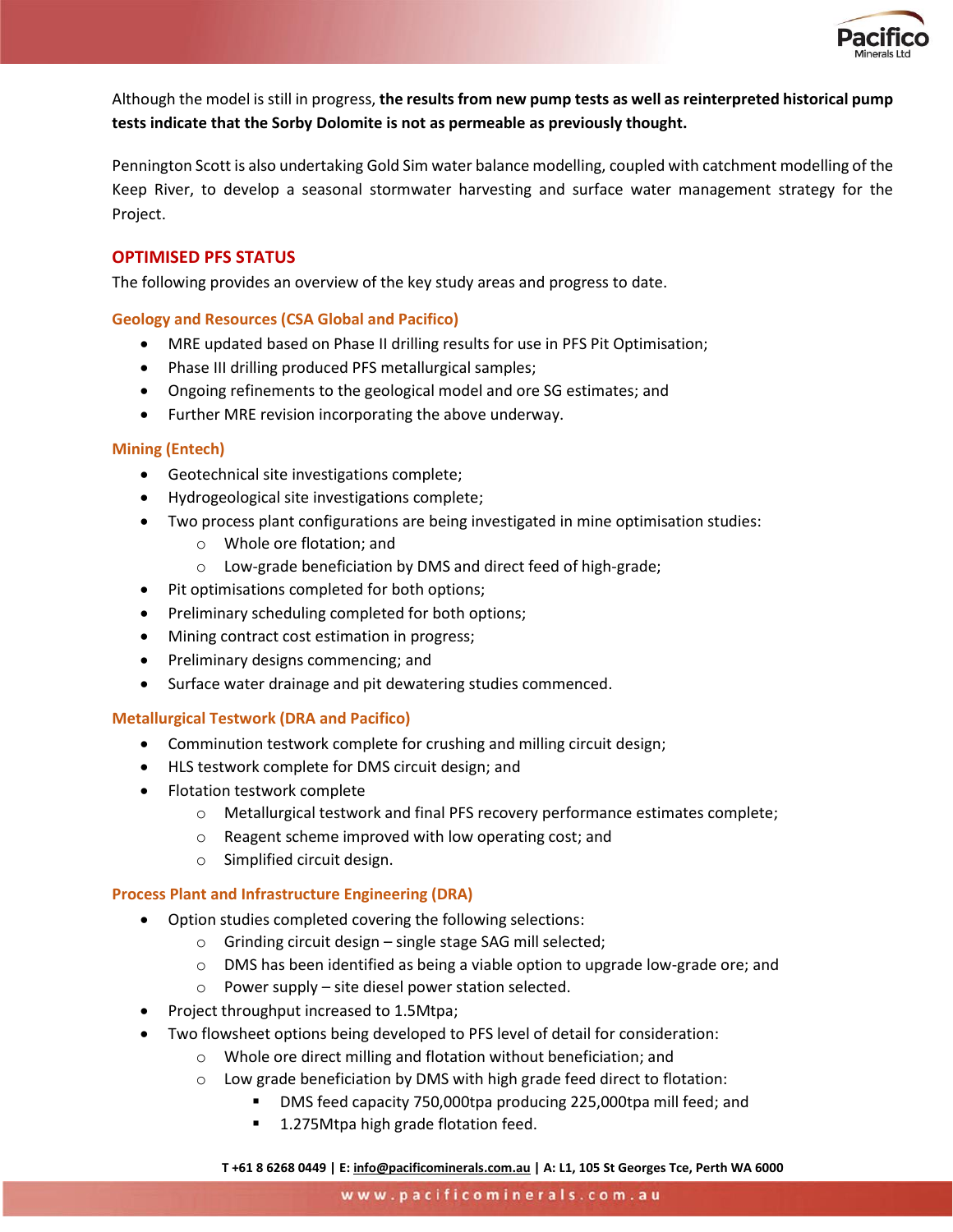

- Process engineering is complete;
- Discipline engineering nearing completion;
- Tailings storage facility design complete (Coffey); and
- Concentrate transport study completed (Minerals to Market).

The Board of Pacifico Minerals Limited has authorised the release of this announcement.

## **FOR FURTHER INFORMATION PLEASE CONTACT:**

Simon Noon Managing Director Phone: +61 (0)8 6268 0449 Email: [info@pacificominerals.com.au](mailto:info@pacificominerals.com.au)

## **ABOUT PACIFICO MINERALS LIMITED**

Pacifico Minerals Ltd ('**Pacifico**') (ASX: PMY) is a Western Australian based exploration company with interests in Australia and Colombia. In Australia, the company is currently focused on advancing the Sorby Hills Joint Venture Project in WA. Pacifico owns a 75% interest in the Joint Venture with the remaining 25% (contributing) interest held by Henan Yuguang Gold & Lead Co. Ltd.

## **ABOUT HENAN YUGUANG GOLD AND LEAD CO LTD**

Henan Yuguang Gold and Lead Co., Ltd ('**HYG**') was established in 1957 by the government of Jiyuan City which is in Henan Province in North China. In July 2002, HYG (exchange code: 600531) was listed on the Shanghai Stock Exchange (SSX). Current ownership is approximately 29.61% by Jiyuan City. HYG is the largest lead smelting company and silver producer in China and has been among the Top 500 Chinese enterprises and Top 500 China manufacturing enterprises for the last five consecutive years. The main products produced by HYG are electrolytic lead, gold, silver and copper which are all registered at LME and LBMA respectively. In 2017, HYG produced 415,100 tonnes of electrolytic lead, 110,000 tonnes of copper, 958 tonnes of silver, 7,383 kg of gold and achieved sales of about US\$2,684 million. HYG's plants are largely modern, focussed on development of industrial technology and are environmentally friendly. Its recently refurbished lead smelting plant has achieved full automation. More information can be found on the HYG website; http://www.yggf.com.cn/en/.

#### **FORWARD LOOKING STATEMENTS**

Certain statements in this document are, or may be, 'forward-looking statements' and represent Pacifico's intentions, projections, expectations or beliefs concerning among other things, future exploration activities. The projections, estimates and beliefs contained in such forward-looking statements necessarily involve known and unknown risks, uncertainties and other factors, many of which are beyond the control of Pacifico, and which may cause Pacifico's actual performance in future periods to differ materially from any express or implied estimates or projections. Nothing in this document is a promise or representation as to the future. Statements or assumptions in this document as to future matters may prove to be incorrect and differences may be material. Pacifico does not make any representation or warranty as to the accuracy of such statements or assumptions.

## **COMPETENT PERSON STATEMENT**

Please refer to the below letter from DRA Pacifico Pty Ltd.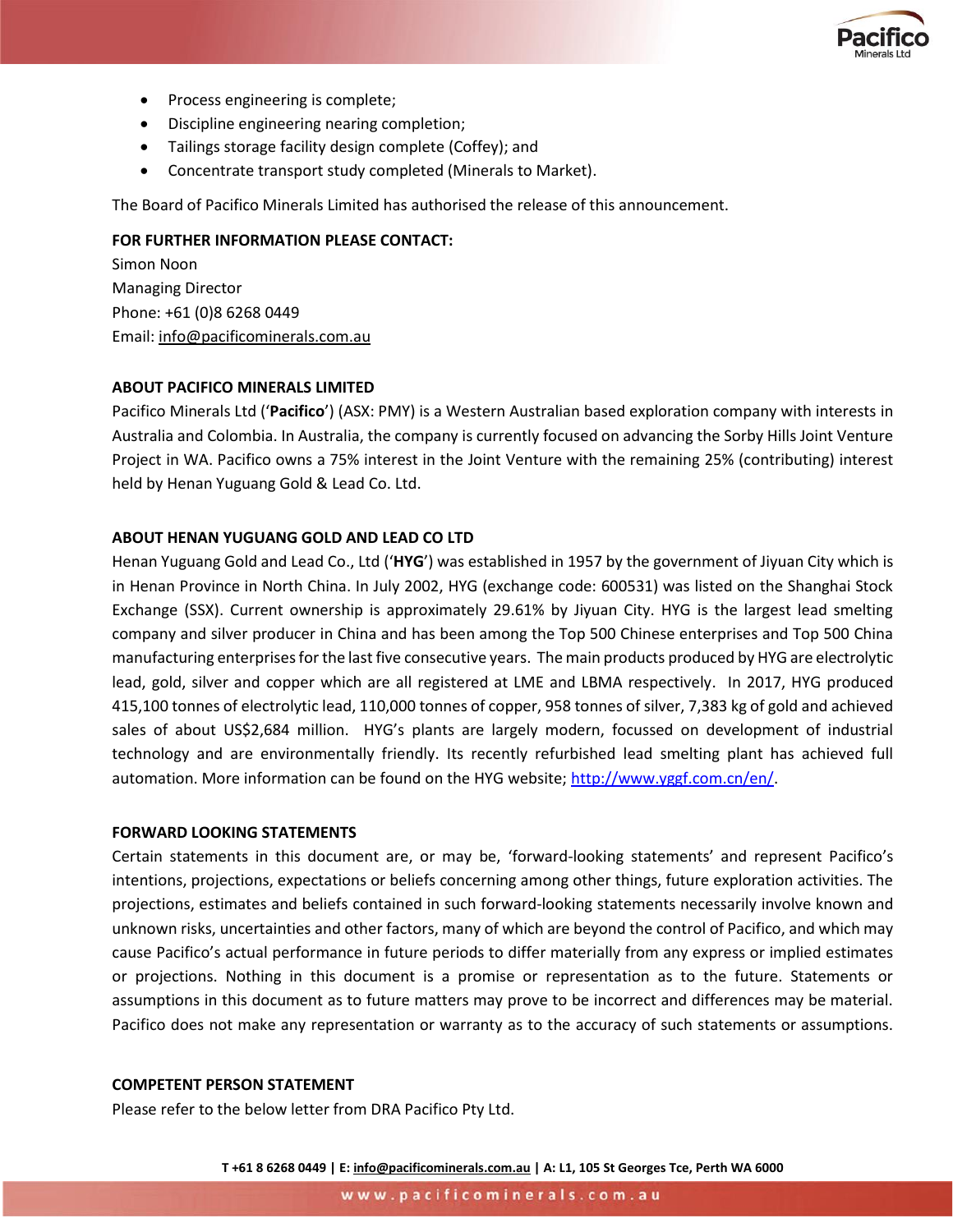



// DRA Pacific Pty Ltd

Level 8, 256 Adelaide Terrace, Perth, WA, 6000 / Australia PO Box 3130, East Perth, WA, 6892 / Australia T+61 (8) 6163 5900 / E info@draglobal.com / W draglobal.com

29 April 2020

#### **CERTIFICATE OF AUTHOR**

I, John Fleay B.Eng(Mineral Processing), do hereby certify that:

- $1<sup>1</sup>$ I am currently employed as Manager Metallurgy with DRA Pacific Pty Ltd, 256 Adelaide Terrace, Perth, 6000.
- $2.$ This certificate applies to the specific metallurgy sections contained in the ASX Release "Sorby Hills PFS Progress Update", 30 April 2020 prepared by Pacifico Minerals Ltd.
- 3. My technical qualifications are Bachelor of Engineering (Mineral Processing) and I am a Fellow member of the Australian Institute of Metallurgy (AusIMM No:320872).

I am a graduate of WA School Of Mines (WASM). I have appropriate experience in these matters, by way of my qualifications and 25 years of experience in the mining and resource sector.

- 4. I have not visited the Sorby Hills Project site.
- 5. I am responsible for the metallurgy sections of the Sorby Hills Prefeasibility Study (PFS) which is currently in progress. This ASX release includes metallurgical information from this PFS.
- 6. I am independent of the Issuer and related companies.

Effective Date: April 30, 2020

Signing Date: April 29, 2020

John Fleay **Manager Metallurgy DRA Pacific Pty Ltd**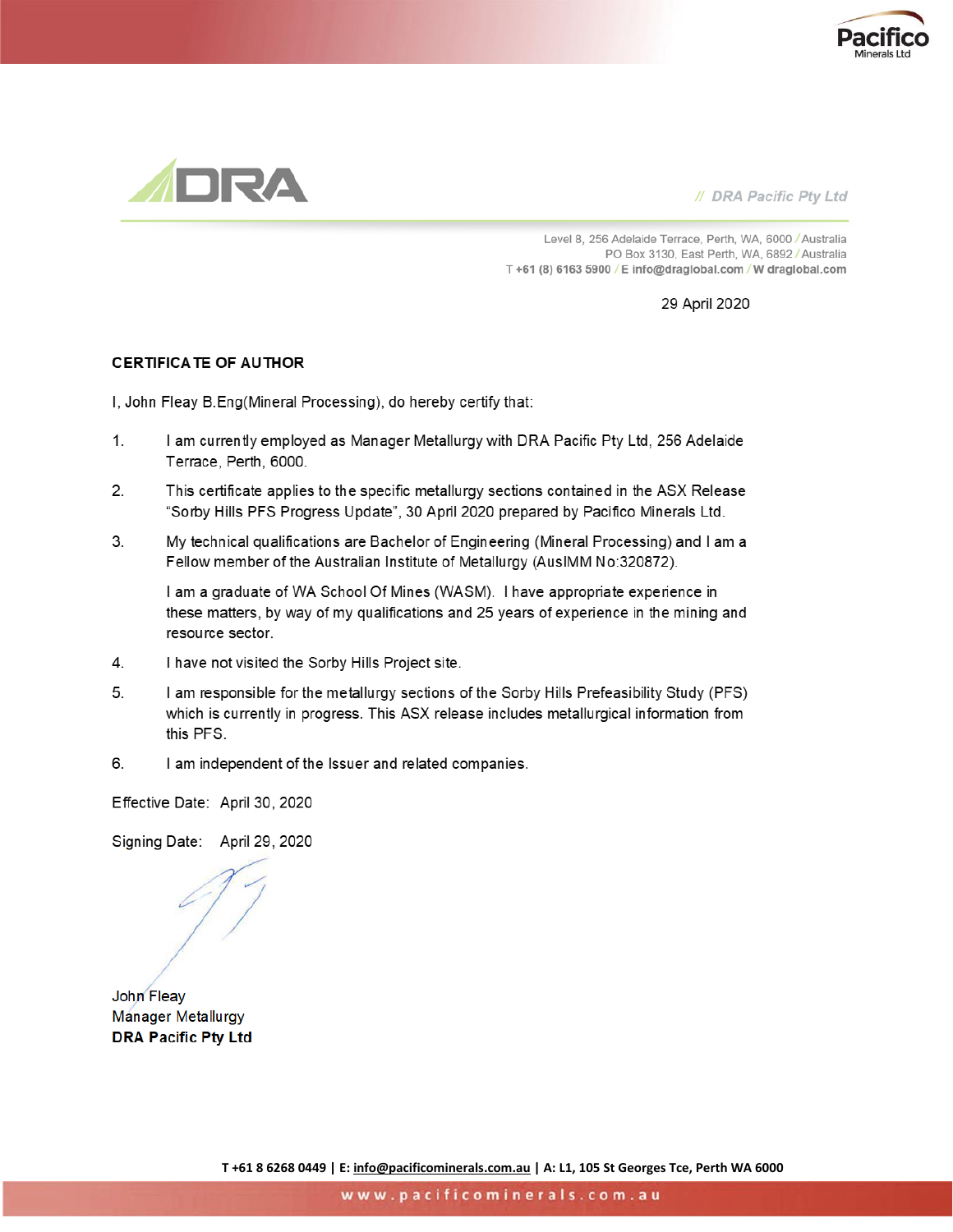

## **APPENDIX 1 - CALCULATION OF Pb EQUIVALENT GRADES**

The contained metal equivalence formula is made on the following assumptions based on historical metallurgical work included in a Pre-Feasibility Study (KBL ASX Announcement, 8 April 2014) and modified by more recent metallurgical testwork results (PMY ASX Announcement 17 July 2019), and on the published London Metal Exchange closing spot metal prices of 16 April 2020.

- Lead price US\$ 1664/t;
- Silver price US\$  $0.508/g$  (US\$15.78/oz);
- Lead recoverable to concentrate 91%; and
- Silver recoverable to concentrate 90%.

It is Pacifico's opinion that all elements included in the metal equivalent calculation have a reasonable potential to be recovered and sold. The formula used to calculate lead equivalent grade is:

*Lead equivalent grade Pb% = ((Grade % Pb x recoverable % Pb x price US\$ per tonne Pb metal / 10,000) + (grade g/t Ag x recoverable % Ag x price US\$/g)) / (Grade % Pb x recoverable % Pb x price US\$ per tonne Pb metal / 10,000)*

Metal equivalents are highly dependent on the metal prices used to derive the formula. Pacifico notes that the metal equivalence method used above is a simplified approach. Only preliminary metallurgical recoveries are available. The metal prices are based on closing spot LME prices of 16 April 2020 and do not reflect the metal prices that a smelter would pay for concentrate nor are any smelter penalties or charges included in the calculation.

Owing to limited metallurgical data zinc grades are not included at this stage in the lead equivalent grade calculation.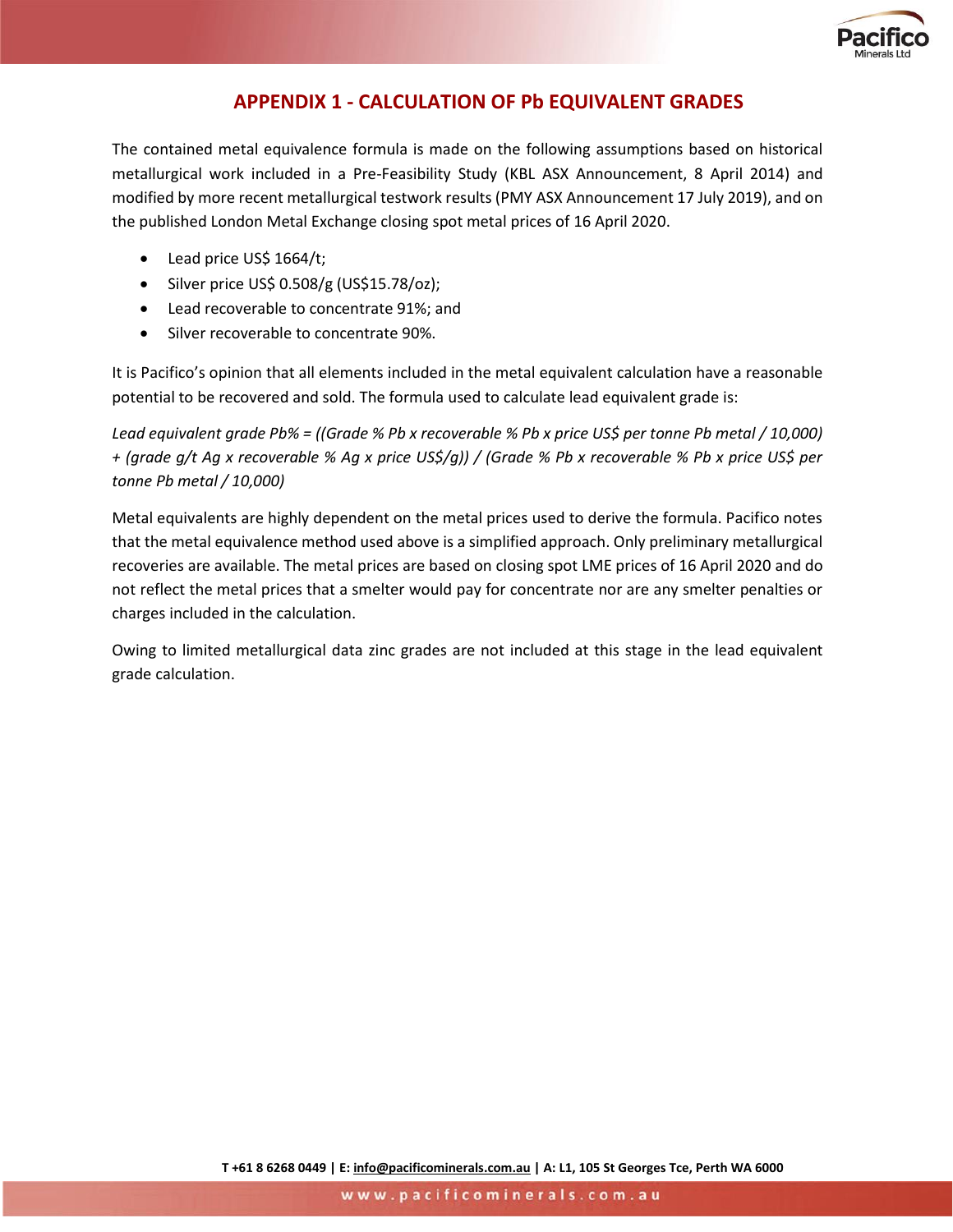

# **APPENDIX 2 – JORC, 2012 EDITION – TABLE 1**

## **Section 1 Sampling Techniques and Data**

| <b>Criteria</b>            | <b>JORC Code Explanation</b>        | <b>Commentary</b>                                                               |                                                                                     |                                                                                            |                |           |               |          |
|----------------------------|-------------------------------------|---------------------------------------------------------------------------------|-------------------------------------------------------------------------------------|--------------------------------------------------------------------------------------------|----------------|-----------|---------------|----------|
| <b>Sampling Techniques</b> | Nature and quality of sampling      | Metallurgical Samples: The comminution testwork reported above is based on four |                                                                                     |                                                                                            |                |           |               |          |
|                            | (e.g. cut channels, random          |                                                                                 |                                                                                     | composite samples representing transition, oxide, fresh and waste rock material            |                |           |               |          |
|                            | chips, or specific specialised      |                                                                                 | types in composites C1, C2, C3 and C4 respectively. The HLS testwork reported above |                                                                                            |                |           |               |          |
|                            | industry<br>standard                |                                                                                 | was completed on four low grade based fresh ore composite samples (M5, M6, M7       |                                                                                            |                |           |               |          |
|                            | measurement<br>tools                |                                                                                 | and M8). The flotation testwork reported above was based on four composite          |                                                                                            |                |           |               |          |
|                            | appropriate to the minerals         |                                                                                 |                                                                                     | samples, one oxide and three grade based fresh samples (M2, M3, M4 and M5).                |                |           |               |          |
|                            | under investigation, such as        |                                                                                 |                                                                                     |                                                                                            |                |           |               |          |
|                            | down hole gamma sondes, or          |                                                                                 |                                                                                     | All samples were composited from multiple holes and multiple intervals of $\frac{1}{2}$ HQ |                |           |               |          |
|                            | handheld XRF instruments,           |                                                                                 |                                                                                     | diamond drill core sample from Pacifico's recent Phase 1 and 2 drilling campaigns.         |                |           |               |          |
|                            | etc). These examples should         | The make-up and distribution of the composites is summarised in the following   |                                                                                     |                                                                                            |                |           |               |          |
|                            | not be taken as limiting the        | Table.                                                                          |                                                                                     |                                                                                            |                |           |               |          |
|                            | broad meaning of sampling.          |                                                                                 |                                                                                     |                                                                                            |                |           |               |          |
|                            | Include reference to measures       | Description<br># Drill<br># Intervals<br><b>Total</b><br>Sample                 |                                                                                     |                                                                                            |                | Ore Zones |               |          |
|                            | taken to ensure<br>sample           |                                                                                 |                                                                                     |                                                                                            | Holes          |           | <b>Meters</b> |          |
|                            | representivity<br>and<br>the        |                                                                                 | C1                                                                                  | Transition                                                                                 | 11             | 13        | 13            | B, Omega |
|                            | appropriate calibration of any      |                                                                                 | C <sub>2</sub>                                                                      | Oxide                                                                                      | 5              | 12        | 12            | B, Omega |
|                            | measurement tools or systems        |                                                                                 | C <sub>3</sub>                                                                      | Fresh                                                                                      | 17             | 26        | 26            | B, Omega |
|                            | used.                               |                                                                                 | C <sub>4</sub>                                                                      | Waste                                                                                      | $\overline{2}$ | $11\,$    | 11.5          | B, Omega |
|                            | Aspects of the determination of     |                                                                                 | M <sub>2</sub>                                                                      | Oxide                                                                                      | 3              | 12        | 12            | B, Omega |
|                            | mineralisation<br>that<br>are       |                                                                                 | M <sub>3</sub>                                                                      | Fresh High                                                                                 | 5              | 8         | 9             | B, Omega |
|                            | Material to the Public Report.      |                                                                                 |                                                                                     | <b>Flotation Feed Grade</b>                                                                |                |           |               |          |
|                            | cases where 'industry<br>In         |                                                                                 | M4                                                                                  | Fresh LOM<br><b>Flotation Feed Grade</b>                                                   | $\sqrt{4}$     | 10        | 12            | B, Omega |
|                            | standard' work has been done        |                                                                                 | M <sub>5</sub>                                                                      | Fresh 2.5%Pb Grade                                                                         | 8              | 13        | 14            | B, Omega |
|                            | this would be relatively simple     |                                                                                 | M <sub>6</sub>                                                                      | Fresh 2.0%Pb Grade                                                                         | 5              | 10        | 12            | B, Omega |
|                            | (e.g. 'reverse circulation drilling |                                                                                 | M <sub>8</sub>                                                                      | Fresh 1.5%Pb Grade                                                                         | 4              | 8         | 12            | B, Omega |
|                            | was used to obtain 1 m samples      |                                                                                 | M7                                                                                  | Fresh 1.0%Pb Grade                                                                         | 11             | 12        | 12            | B, Omega |
|                            | from which 3 kg was pulverised      |                                                                                 |                                                                                     |                                                                                            |                |           |               |          |
|                            | to produce a 30 g charge for fire   |                                                                                 |                                                                                     | Metallurgical samples were selected with the aim to satisfy the following conditions:      |                |           |               |          |
|                            | assay'). In other cases, more       |                                                                                 |                                                                                     | Ore that would be mined, i.e. within the proposed pit shells                               |                |           |               |          |
|                            | explanation may be required,        |                                                                                 |                                                                                     |                                                                                            |                |           |               |          |
|                            | such as where there is coarse       | $\bullet$                                                                       |                                                                                     | Reflect the main oxidation types and lithologies, particularly the more oxidised           |                |           |               |          |
|                            | gold that has inherent sampling     |                                                                                 |                                                                                     | cerussite ores and the fresh galena ores                                                   |                |           |               |          |
|                            | problems.<br>Unusual                |                                                                                 |                                                                                     |                                                                                            |                |           |               |          |
|                            | commodities or mineralisation       |                                                                                 |                                                                                     | Select grades in line with the production schedule and/or life of mine grade               |                |           |               |          |
|                            | types (e.g. submarine nodules)      |                                                                                 |                                                                                     |                                                                                            |                |           |               |          |
|                            | may warrant disclosure of           |                                                                                 |                                                                                     | Allow for spatial representivity (i.e. spread of depth and along strike where              |                |           |               |          |
|                            | detailed information.               |                                                                                 | possible)                                                                           |                                                                                            |                |           |               |          |
| <b>Drilling Techniques</b> | Drill type (e.g. core, reverse      |                                                                                 |                                                                                     | All metallurgical sample was from HQ diamond drill core                                    |                |           |               |          |
|                            | circulation, open-hole hammer,      |                                                                                 |                                                                                     |                                                                                            |                |           |               |          |
|                            | rotary air blast, auger, Bangka,    |                                                                                 |                                                                                     |                                                                                            |                |           |               |          |
|                            | sonic, etc) and details (e.g. core  |                                                                                 |                                                                                     |                                                                                            |                |           |               |          |
|                            | diameter, triple or standard        |                                                                                 |                                                                                     |                                                                                            |                |           |               |          |
|                            | tube, depth of diamond tails,       |                                                                                 |                                                                                     |                                                                                            |                |           |               |          |
|                            | face-sampling bit or other type,    |                                                                                 |                                                                                     |                                                                                            |                |           |               |          |
|                            | whether core is oriented and if     |                                                                                 |                                                                                     |                                                                                            |                |           |               |          |
|                            | so, by what method, etc).           |                                                                                 |                                                                                     |                                                                                            |                |           |               |          |
| <b>Drill Sample</b>        | Method of recording<br>and          |                                                                                 |                                                                                     | Core recovery for diamond core was acceptable with recoveries better than 97%              |                |           |               |          |
| Recovery                   | assessing core and chip sample      |                                                                                 |                                                                                     |                                                                                            |                |           |               |          |
|                            |                                     | through the mineralised zones.                                                  |                                                                                     |                                                                                            |                |           |               |          |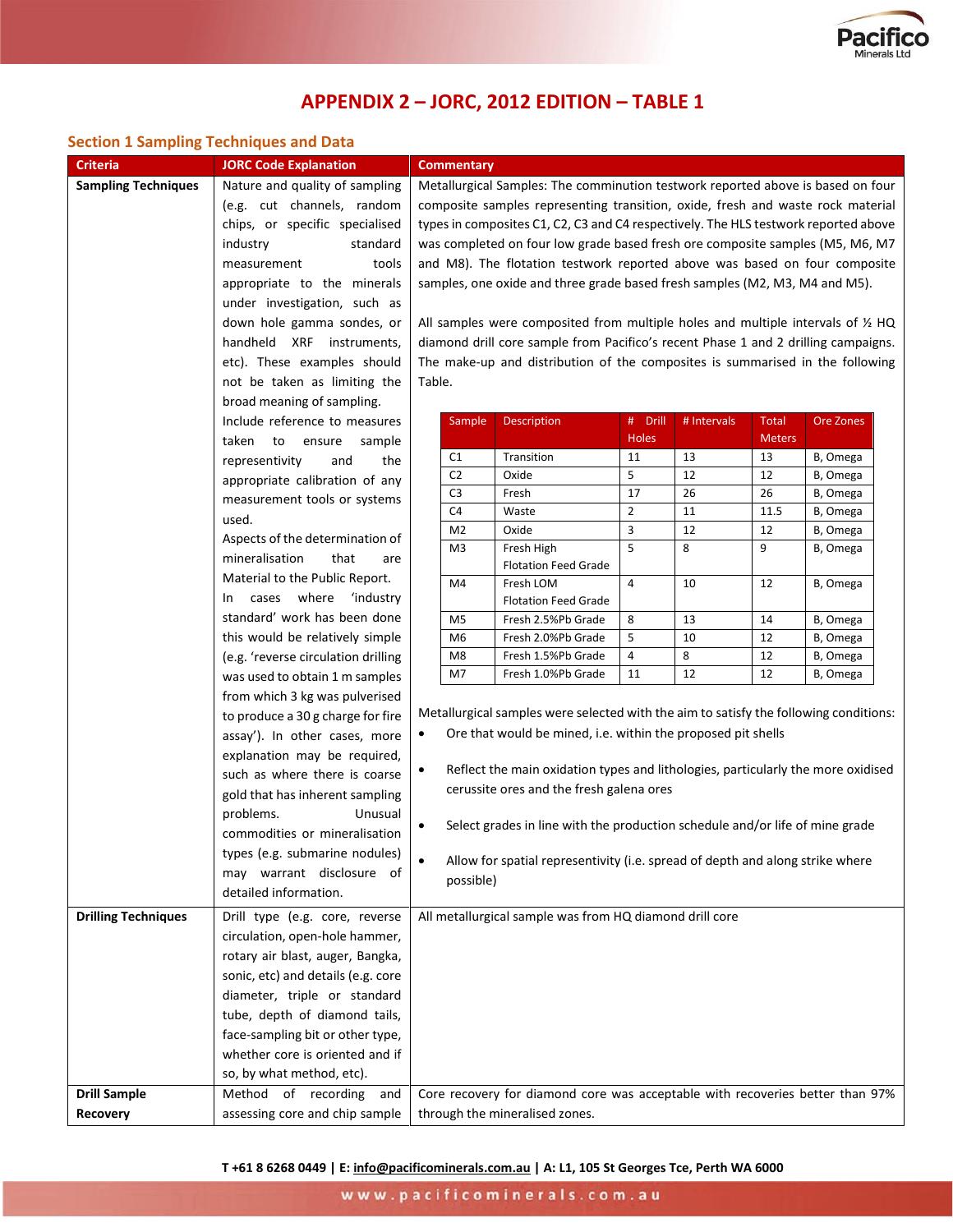

|                              | results                            |                                                                                       |
|------------------------------|------------------------------------|---------------------------------------------------------------------------------------|
|                              | recoveries<br>and                  |                                                                                       |
|                              | assessed.                          |                                                                                       |
|                              | Measures taken to maximise         |                                                                                       |
|                              | sample recovery and ensure         |                                                                                       |
|                              | representative nature of the       |                                                                                       |
|                              | samples.                           |                                                                                       |
|                              | Whether a relationship exists      |                                                                                       |
|                              | between sample recovery and        |                                                                                       |
|                              | grade and whether sample bias      |                                                                                       |
|                              | may have occurred due to           |                                                                                       |
|                              | preferential<br>loss/gain<br>of    |                                                                                       |
|                              | fine/coarse material.              |                                                                                       |
| Logging                      | Whether core and chip samples      | Diamond drill core was logged at a secure facility in Kununurra, where it is also     |
|                              | have been geologically and         | stored.                                                                               |
|                              | geotechnically logged to a level   |                                                                                       |
|                              | of detail to support appropriate   | All core was logged in detail. Core was processed with orientation lines and metre    |
|                              | Mineral Resource estimation,       | marks and RQD. Recoveries and RQD's were recorded.                                    |
|                              | mining<br>studies<br>and           | Structural measurements of stratigraphy and fault orientations were made where        |
|                              | metallurgical studies.             | the ori-marks and orientation lines were of sufficient confidence.                    |
|                              | Whether logging is qualitative     |                                                                                       |
|                              | or quantitative in nature. Core    |                                                                                       |
|                              | (or costean, channel, etc)         |                                                                                       |
|                              | photography.                       |                                                                                       |
|                              | total<br>length<br>The<br>and      |                                                                                       |
|                              | percentage of the relevant         |                                                                                       |
|                              | intersections logged.              |                                                                                       |
| <b>Sub-sampling</b>          | If core, whether cut or sawn       | Drill hole and intercept selection for the samples was based on the core logging and  |
| <b>Techniques and</b>        | and whether quarter, half or all   | assay data, and the material type classification based on a weathering index. Samples |
| <b>Sample Preparation</b>    | core taken.                        | were selected to represent oxide, transition or fresh sulphide mineralogy as          |
|                              | If non-core, whether riffled,      | required. As required, intervals were selected to provide a target Pb grade.          |
|                              | tube sampled, rotary split, etc    |                                                                                       |
|                              | and whether sampled wet or         | Drill holes and intervals were selected to offer the most representative spatial      |
|                              | dry.                               | distribution, with a focus on B and Omega regions which are dominant in the first     |
|                              | For all sample types, the          | half of the ore schedule.                                                             |
|                              | quality<br>nature,<br>and          |                                                                                       |
|                              | appropriateness of the sample      |                                                                                       |
|                              | preparation technique.             |                                                                                       |
|                              | Quality control procedures         |                                                                                       |
|                              | adopted for all sub-sampling       |                                                                                       |
|                              | to<br>maximise<br>stages           |                                                                                       |
|                              | representivity of samples.         |                                                                                       |
|                              | Measures taken to ensure that      |                                                                                       |
|                              | the sampling is representative     |                                                                                       |
|                              | of the in-situ material collected, |                                                                                       |
|                              | including for instance results     |                                                                                       |
|                              | for field duplicate/second-half    |                                                                                       |
|                              | sampling.                          |                                                                                       |
|                              | Whether sample sizes are           |                                                                                       |
|                              | appropriate to the grain size of   |                                                                                       |
|                              | the material being sampled.        |                                                                                       |
| <b>Quality of Assay Data</b> | nature,<br>quality<br>The<br>and   | All the metallurgical testwork reported was conducted by ALS Metallurgical            |
| and Laboratory Tests         | appropriateness of the assaying    | laboratory in Balcatta, Perth. This laboratory is NATA accredited. All testwork       |
|                              | laboratory procedures<br>and       | procedures used are industry standard.                                                |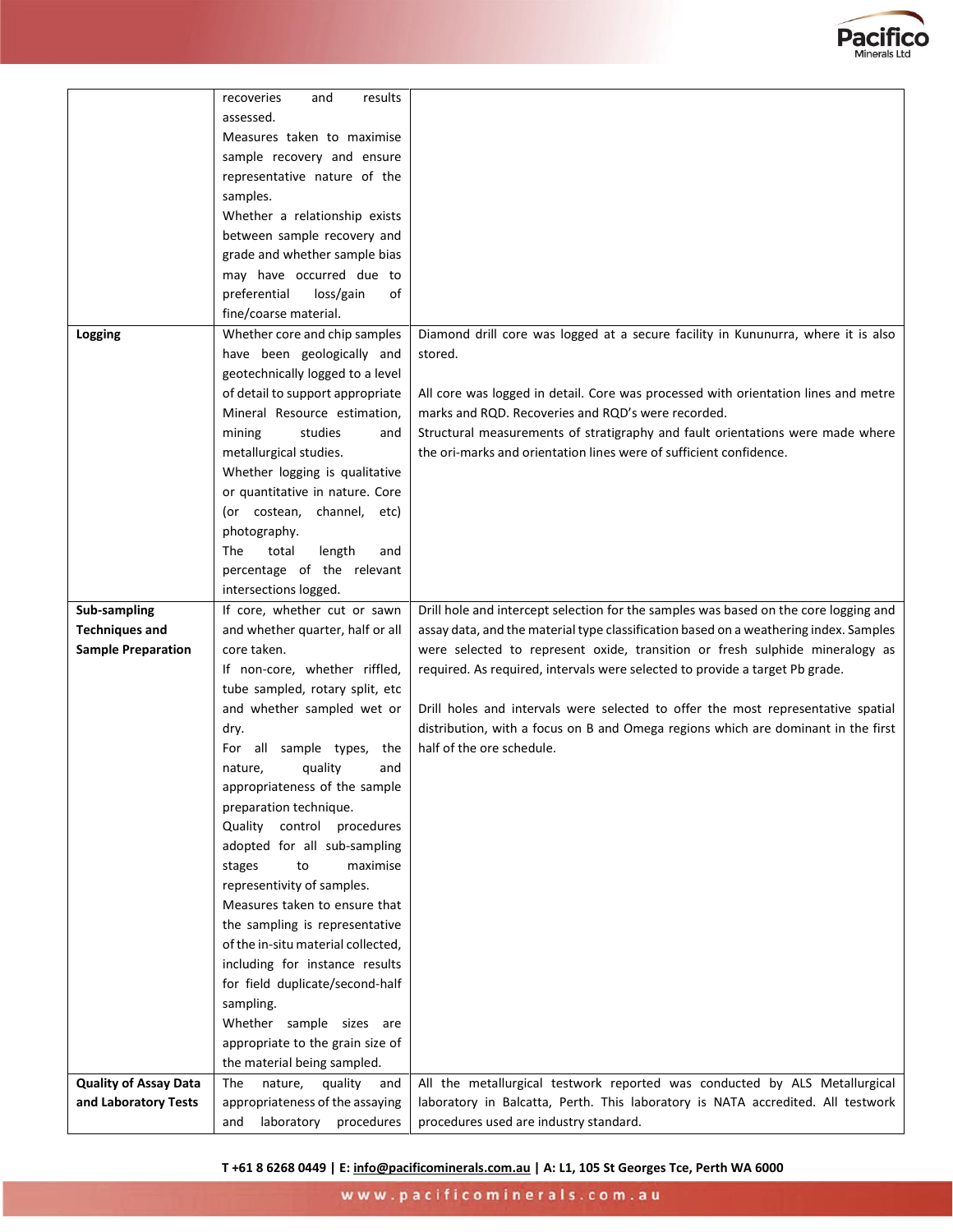

|                         | whether<br>the<br>used<br>and      |                                                                                     |
|-------------------------|------------------------------------|-------------------------------------------------------------------------------------|
|                         | technique is considered partial    |                                                                                     |
|                         | or total.                          |                                                                                     |
|                         | For<br>geophysical<br>tools,       |                                                                                     |
|                         | spectrometers, handheld XRF        |                                                                                     |
|                         | the<br>instruments,<br>etc,        |                                                                                     |
|                         | parameters<br>used<br>in           |                                                                                     |
|                         | determining<br>the<br>analysis     |                                                                                     |
|                         | including instrument make and      |                                                                                     |
|                         | model,<br>reading<br>times,        |                                                                                     |
|                         | calibrations factors applied and   |                                                                                     |
|                         | their derivation, etc.             |                                                                                     |
|                         |                                    |                                                                                     |
|                         | Nature of quality control          |                                                                                     |
|                         | procedures<br>adopted<br>(e.g.     |                                                                                     |
|                         | standards, blanks, duplicates,     |                                                                                     |
|                         | external laboratory checks) and    |                                                                                     |
|                         | whether acceptable levels of       |                                                                                     |
|                         | accuracy (i.e. lack of bias) and   |                                                                                     |
|                         | precision<br>have<br>been          |                                                                                     |
|                         | established.                       |                                                                                     |
| <b>Verification of</b>  | The verification of significant    | Metallurgical samples and testwork: Technical representatives of both Pacifico and  |
| Sampling and            | either<br>intersections<br>by      | DRA Pacific have been involved with the selection of the samples and have had a     |
| <b>Assaying</b>         | independent or alternative         | collaborative involvement in designing the testwork program, managing this          |
|                         | company personnel.                 | program, reviewing the testwork results.                                            |
|                         | The use of twinned holes.          |                                                                                     |
|                         | Documentation of primary           | Calculated head grades from each test are checked against the assay head grade. Any |
|                         | data, data entry procedures,       | discrepancy is followed up by re-assaying.                                          |
|                         | data verification, data storage    |                                                                                     |
|                         | electronic)<br>and                 |                                                                                     |
|                         | (physical                          |                                                                                     |
|                         | protocols.                         |                                                                                     |
|                         | Discuss any adjustment to          |                                                                                     |
|                         | assay data.                        |                                                                                     |
| <b>Location of Data</b> | Accuracy and quality of surveys    | The Pacifico Phase 1 and 2 drill hole collars were accurately surveyed using a DGPS |
| <b>Points</b>           | used to locate drill holes (collar | by a registered surveyor and recorded in GDA94 Zone 52.                             |
|                         | down-hole<br>and<br>surveys),      |                                                                                     |
|                         | trenches, mine workings and        |                                                                                     |
|                         | other locations used in Mineral    |                                                                                     |
|                         | Resource estimation.               |                                                                                     |
|                         | Specification of the grid system   |                                                                                     |
|                         | used.                              |                                                                                     |
|                         | Quality<br>adequacy of<br>and      |                                                                                     |
|                         | topographic control.               |                                                                                     |
| Data Spacing and        | Data spacing for reporting of      | NA                                                                                  |
| <b>Distribution</b>     | <b>Exploration Results.</b>        |                                                                                     |
|                         | Whether the data spacing, and      |                                                                                     |
|                         | distribution is sufficient to      |                                                                                     |
|                         | establish the<br>degree<br>of      |                                                                                     |
|                         |                                    |                                                                                     |
|                         | geological and grade continuity    |                                                                                     |
|                         | appropriate for the Mineral        |                                                                                     |
|                         | Resource and Ore Reserve           |                                                                                     |
|                         | estimation procedure(s) and        |                                                                                     |
|                         | classifications applied.           |                                                                                     |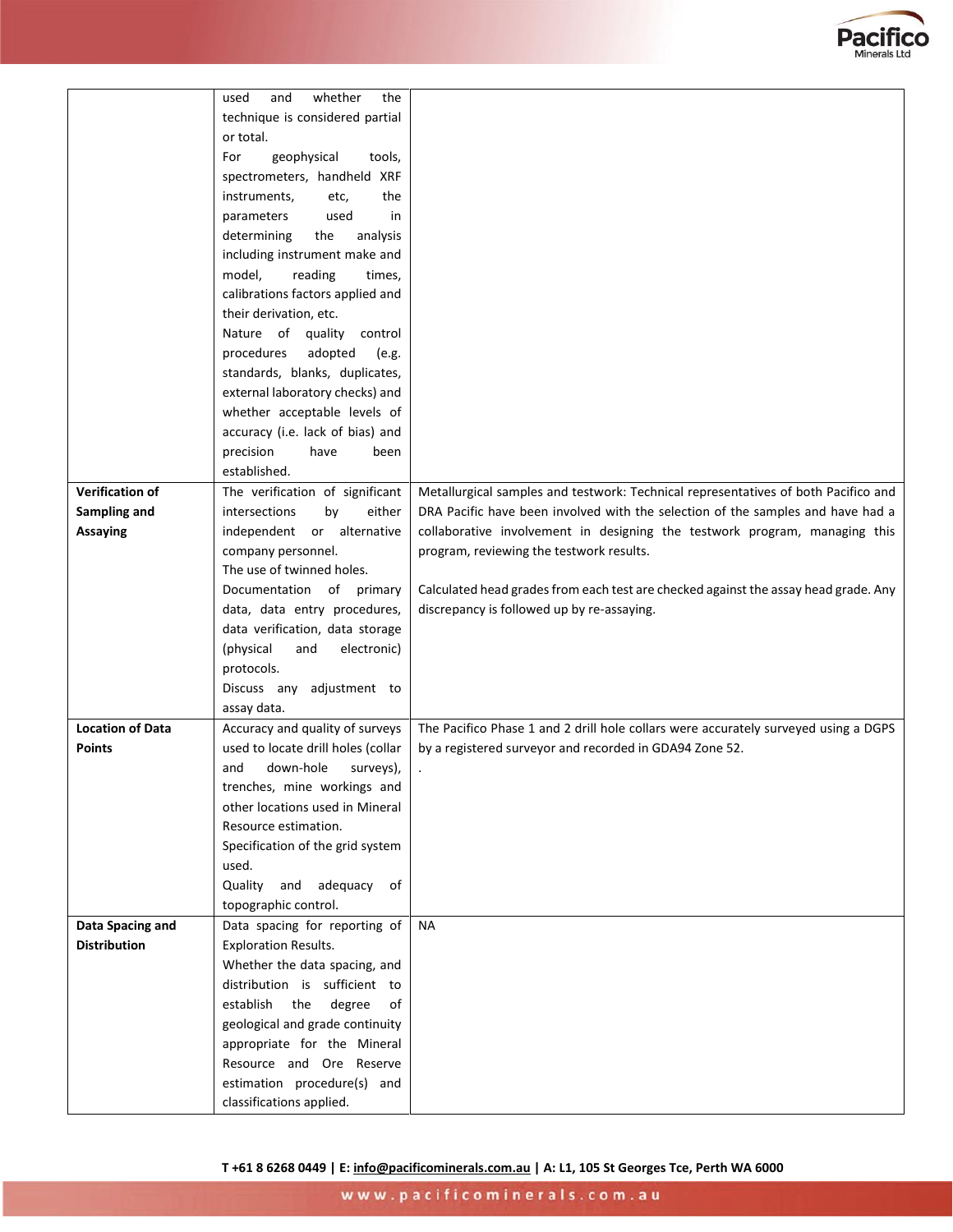

|                               | Whether sample compositing       |                                                                                      |
|-------------------------------|----------------------------------|--------------------------------------------------------------------------------------|
|                               | has been applied.                |                                                                                      |
| <b>Orientation of Data in</b> | Whether the orientation of       | <b>NA</b>                                                                            |
| <b>Relation to Geological</b> | sampling achieves unbiased       |                                                                                      |
| <b>Structure</b>              | sampling of possible structures  |                                                                                      |
|                               | and the extent to which this is  |                                                                                      |
|                               | known, considering the deposit   |                                                                                      |
|                               | type.                            |                                                                                      |
|                               | If the relationship between the  |                                                                                      |
|                               | drilling orientation and the     |                                                                                      |
|                               | orientation of key mineralised   |                                                                                      |
|                               | structures is considered to have |                                                                                      |
|                               | introduced a sampling bias, this |                                                                                      |
|                               | assessed<br>should<br>be<br>and  |                                                                                      |
|                               | reported if material.            |                                                                                      |
|                               |                                  |                                                                                      |
|                               |                                  |                                                                                      |
|                               |                                  |                                                                                      |
| <b>Sample Security</b>        | The measures taken to ensure     | Drill samples were originally stored and processed at a secure facility in Kununurra |
|                               | sample security.                 | and a Laboratory in Darwin. All samples taken by Pacifico personnel to the truck     |
|                               |                                  | depot in Kununurra and placed on a pallet and sealed for transport direct to the     |
|                               |                                  | Intertek-Genalysis laboratory in Darwin. The metallurgical samples were taken from   |
|                               |                                  | these two locations and have remained stored under secure premises at ALS            |
|                               |                                  | Balcatta.                                                                            |
| <b>Audits or Reviews</b>      | The results of any audits or     | Metallurgical sample: Representatives of both Pacifico and DRA have inspected the    |
|                               | reviews of sampling techniques   | testwork being conducted. Mr Craig Toogood of ALS managed the testwork program.      |
|                               | and data.                        | Testwork result interpretation has been performed by both Pacifico and DRA           |
|                               |                                  | personnel with review and final sign-off by Mr John Fleay of DRA Pacific.            |
|                               |                                  |                                                                                      |
|                               |                                  |                                                                                      |

## **Section 2 Reporting of Exploration Results**

| <b>Commentary</b> |                                                                                                                                                                                                                                                                                                                                                                                                            |                                                  |                                    |                                                   |                                                                                                                                                                                                                                                                                                                                                                                                                                                                                                                                                                                                                                                                                                                                                                                                                                                                                                                                                                                                                                                                                           |
|-------------------|------------------------------------------------------------------------------------------------------------------------------------------------------------------------------------------------------------------------------------------------------------------------------------------------------------------------------------------------------------------------------------------------------------|--------------------------------------------------|------------------------------------|---------------------------------------------------|-------------------------------------------------------------------------------------------------------------------------------------------------------------------------------------------------------------------------------------------------------------------------------------------------------------------------------------------------------------------------------------------------------------------------------------------------------------------------------------------------------------------------------------------------------------------------------------------------------------------------------------------------------------------------------------------------------------------------------------------------------------------------------------------------------------------------------------------------------------------------------------------------------------------------------------------------------------------------------------------------------------------------------------------------------------------------------------------|
|                   |                                                                                                                                                                                                                                                                                                                                                                                                            |                                                  |                                    |                                                   |                                                                                                                                                                                                                                                                                                                                                                                                                                                                                                                                                                                                                                                                                                                                                                                                                                                                                                                                                                                                                                                                                           |
|                   |                                                                                                                                                                                                                                                                                                                                                                                                            |                                                  |                                    |                                                   |                                                                                                                                                                                                                                                                                                                                                                                                                                                                                                                                                                                                                                                                                                                                                                                                                                                                                                                                                                                                                                                                                           |
|                   |                                                                                                                                                                                                                                                                                                                                                                                                            |                                                  |                                    |                                                   |                                                                                                                                                                                                                                                                                                                                                                                                                                                                                                                                                                                                                                                                                                                                                                                                                                                                                                                                                                                                                                                                                           |
|                   |                                                                                                                                                                                                                                                                                                                                                                                                            |                                                  |                                    |                                                   |                                                                                                                                                                                                                                                                                                                                                                                                                                                                                                                                                                                                                                                                                                                                                                                                                                                                                                                                                                                                                                                                                           |
|                   |                                                                                                                                                                                                                                                                                                                                                                                                            |                                                  |                                    |                                                   |                                                                                                                                                                                                                                                                                                                                                                                                                                                                                                                                                                                                                                                                                                                                                                                                                                                                                                                                                                                                                                                                                           |
|                   |                                                                                                                                                                                                                                                                                                                                                                                                            |                                                  |                                    |                                                   |                                                                                                                                                                                                                                                                                                                                                                                                                                                                                                                                                                                                                                                                                                                                                                                                                                                                                                                                                                                                                                                                                           |
|                   |                                                                                                                                                                                                                                                                                                                                                                                                            |                                                  |                                    |                                                   |                                                                                                                                                                                                                                                                                                                                                                                                                                                                                                                                                                                                                                                                                                                                                                                                                                                                                                                                                                                                                                                                                           |
|                   | M80/196                                                                                                                                                                                                                                                                                                                                                                                                    | 9.99                                             | 22/01/1988                         | 21/01/2030                                        |                                                                                                                                                                                                                                                                                                                                                                                                                                                                                                                                                                                                                                                                                                                                                                                                                                                                                                                                                                                                                                                                                           |
|                   |                                                                                                                                                                                                                                                                                                                                                                                                            |                                                  |                                    |                                                   |                                                                                                                                                                                                                                                                                                                                                                                                                                                                                                                                                                                                                                                                                                                                                                                                                                                                                                                                                                                                                                                                                           |
|                   | M80/197                                                                                                                                                                                                                                                                                                                                                                                                    | 9.95                                             | 22/01/1988                         | 21/01/2030                                        |                                                                                                                                                                                                                                                                                                                                                                                                                                                                                                                                                                                                                                                                                                                                                                                                                                                                                                                                                                                                                                                                                           |
|                   |                                                                                                                                                                                                                                                                                                                                                                                                            |                                                  |                                    |                                                   |                                                                                                                                                                                                                                                                                                                                                                                                                                                                                                                                                                                                                                                                                                                                                                                                                                                                                                                                                                                                                                                                                           |
|                   |                                                                                                                                                                                                                                                                                                                                                                                                            |                                                  |                                    |                                                   |                                                                                                                                                                                                                                                                                                                                                                                                                                                                                                                                                                                                                                                                                                                                                                                                                                                                                                                                                                                                                                                                                           |
|                   |                                                                                                                                                                                                                                                                                                                                                                                                            |                                                  |                                    |                                                   |                                                                                                                                                                                                                                                                                                                                                                                                                                                                                                                                                                                                                                                                                                                                                                                                                                                                                                                                                                                                                                                                                           |
|                   |                                                                                                                                                                                                                                                                                                                                                                                                            |                                                  |                                    |                                                   |                                                                                                                                                                                                                                                                                                                                                                                                                                                                                                                                                                                                                                                                                                                                                                                                                                                                                                                                                                                                                                                                                           |
|                   |                                                                                                                                                                                                                                                                                                                                                                                                            |                                                  |                                    |                                                   |                                                                                                                                                                                                                                                                                                                                                                                                                                                                                                                                                                                                                                                                                                                                                                                                                                                                                                                                                                                                                                                                                           |
|                   |                                                                                                                                                                                                                                                                                                                                                                                                            |                                                  |                                    |                                                   |                                                                                                                                                                                                                                                                                                                                                                                                                                                                                                                                                                                                                                                                                                                                                                                                                                                                                                                                                                                                                                                                                           |
|                   |                                                                                                                                                                                                                                                                                                                                                                                                            |                                                  |                                    |                                                   |                                                                                                                                                                                                                                                                                                                                                                                                                                                                                                                                                                                                                                                                                                                                                                                                                                                                                                                                                                                                                                                                                           |
|                   |                                                                                                                                                                                                                                                                                                                                                                                                            |                                                  |                                    |                                                   |                                                                                                                                                                                                                                                                                                                                                                                                                                                                                                                                                                                                                                                                                                                                                                                                                                                                                                                                                                                                                                                                                           |
|                   |                                                                                                                                                                                                                                                                                                                                                                                                            |                                                  |                                    |                                                   |                                                                                                                                                                                                                                                                                                                                                                                                                                                                                                                                                                                                                                                                                                                                                                                                                                                                                                                                                                                                                                                                                           |
|                   |                                                                                                                                                                                                                                                                                                                                                                                                            |                                                  |                                    |                                                   |                                                                                                                                                                                                                                                                                                                                                                                                                                                                                                                                                                                                                                                                                                                                                                                                                                                                                                                                                                                                                                                                                           |
|                   |                                                                                                                                                                                                                                                                                                                                                                                                            |                                                  |                                    |                                                   |                                                                                                                                                                                                                                                                                                                                                                                                                                                                                                                                                                                                                                                                                                                                                                                                                                                                                                                                                                                                                                                                                           |
|                   |                                                                                                                                                                                                                                                                                                                                                                                                            |                                                  |                                    |                                                   |                                                                                                                                                                                                                                                                                                                                                                                                                                                                                                                                                                                                                                                                                                                                                                                                                                                                                                                                                                                                                                                                                           |
|                   |                                                                                                                                                                                                                                                                                                                                                                                                            |                                                  |                                    |                                                   |                                                                                                                                                                                                                                                                                                                                                                                                                                                                                                                                                                                                                                                                                                                                                                                                                                                                                                                                                                                                                                                                                           |
|                   | reference<br>name/number, location and<br>including<br>agreements or material issues<br>with third parties such as joint<br>partnerships,<br>overriding royalties, native<br>title interests, historical sites,<br>wilderness or national park<br>and environmental settings.<br>The security of the tenure held<br>at the time of reporting along<br>with any known impediments<br>obtaining a licence to | <b>Tenement</b><br>M80/285<br>M80/286<br>M80/287 | Area (km2)<br>5.57<br>7.89<br>8.15 | Granted<br>29/03/1989<br>29/03/1989<br>29/03/1989 | Pacifico Minerals Ltd acquired a 75% interest in the Sorby Hills lead-silver project in Western<br>Australia on 5 October 2018. Yuguang (Australia) Pty Ltd and wholly owned subsidiary of Henan<br>Yuguang Gold & Lead Co. Ltd (HYG) owning the remaining 25%. The Sorby Hills Project comprises<br>five mining leases (M80/196-197 and M80/285-287), all of which are currently held jointly between<br>Sorby Hills Pty Ltd (75%) and Yuguang (Australia) Pty Ltd (25%).<br><b>Expiry</b><br>28/03/2031<br>28/03/2031<br>28/03/2031<br>The Mining Leases are centred at coordinates 128°57'E, 15°27'N.<br>The project area is approximately 50 km north-northeast of the township of Kununurra, in the far<br>north of Western Australia, and covers a total area of 12,612.40 hectares (ha).<br>Native title has not been granted over the area. The Mining Leases were granted prior to the High<br>Court acknowledging Native Title and therefore native title has been extinguished over the MLs.<br>The project area lies adjacent to the proposed Goomig Range Conservation Park. |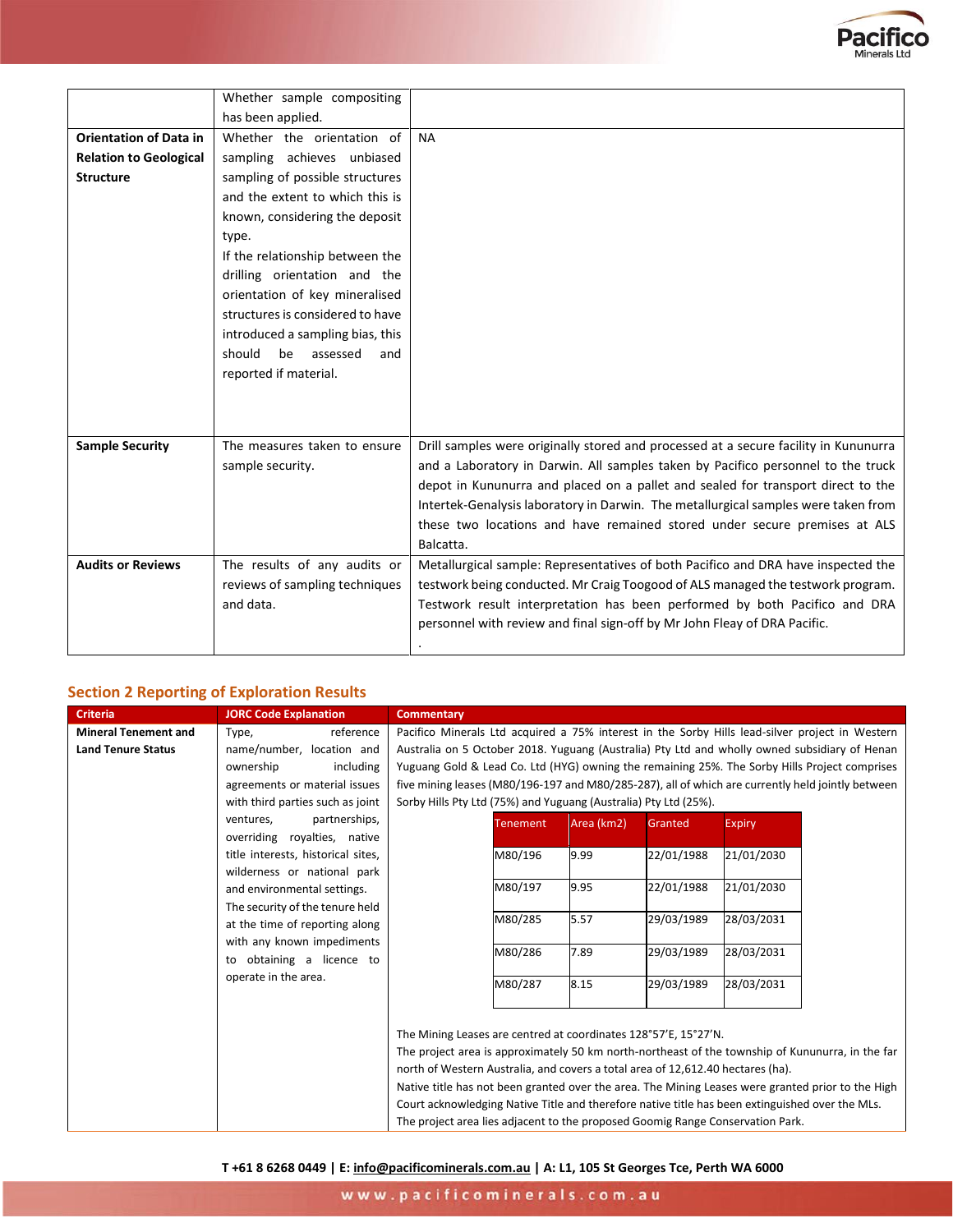

|                                                    |                                                                                                                                                                                                                                                                                                                                                                                                                                                                                                                                                                                                              | Tenure is in good standing until 2030 (in some cases, out to 2031). Mining Leases M80/286 &<br>M80/197 have a current cultural clearance access agreement in place; for the remaining mining<br>tenements normal cultural clearance plans would be required. No mining agreement has been<br>negotiated.                                                                                                                                                                                                                                                                                                                                                                                                                                                                                                                                                                                                                                                                                                                                                                                                                                                                                                                                                                                                                                                                                                                                                                                                                                                                                                                                                                                                                                                                                                                                                                                                                                                                                                                                                                                                                                                                                                                                                                                                                                                                                                                                                       |
|----------------------------------------------------|--------------------------------------------------------------------------------------------------------------------------------------------------------------------------------------------------------------------------------------------------------------------------------------------------------------------------------------------------------------------------------------------------------------------------------------------------------------------------------------------------------------------------------------------------------------------------------------------------------------|----------------------------------------------------------------------------------------------------------------------------------------------------------------------------------------------------------------------------------------------------------------------------------------------------------------------------------------------------------------------------------------------------------------------------------------------------------------------------------------------------------------------------------------------------------------------------------------------------------------------------------------------------------------------------------------------------------------------------------------------------------------------------------------------------------------------------------------------------------------------------------------------------------------------------------------------------------------------------------------------------------------------------------------------------------------------------------------------------------------------------------------------------------------------------------------------------------------------------------------------------------------------------------------------------------------------------------------------------------------------------------------------------------------------------------------------------------------------------------------------------------------------------------------------------------------------------------------------------------------------------------------------------------------------------------------------------------------------------------------------------------------------------------------------------------------------------------------------------------------------------------------------------------------------------------------------------------------------------------------------------------------------------------------------------------------------------------------------------------------------------------------------------------------------------------------------------------------------------------------------------------------------------------------------------------------------------------------------------------------------------------------------------------------------------------------------------------------|
| <b>Exploration Done by</b><br><b>Other Parties</b> | Acknowledgment<br>and<br>appraisal of exploration by<br>other parties.                                                                                                                                                                                                                                                                                                                                                                                                                                                                                                                                       | The Sorby Hills area has been systematically explored by numerous companies since 1971.<br>Prominent amongst these were ELF Aquitaine (1973-1981) with various JV partners (SEREM, St Joe<br>Bonaparte & BHP), BHP (1981-1988), in JV with Triako; and CBH/Kimberley Metals/KBL Mining.<br>Previous work included, geologic mapping, soil geochemistry, airborne and ground geophysics and<br>extensive drilling campaigns.                                                                                                                                                                                                                                                                                                                                                                                                                                                                                                                                                                                                                                                                                                                                                                                                                                                                                                                                                                                                                                                                                                                                                                                                                                                                                                                                                                                                                                                                                                                                                                                                                                                                                                                                                                                                                                                                                                                                                                                                                                    |
| Geology                                            | Deposit<br>geological<br>type,<br>setting<br>style<br>and<br>оt<br>mineralisation.                                                                                                                                                                                                                                                                                                                                                                                                                                                                                                                           | The Sorby Hills mineralisation is regarded as having many features typical of Mississippi Valley Type<br>(MVT) deposits. Mineralisation is focussed on the contact between the Knox Sediments and the<br>underlying Sorby Dolomite.<br>The Sorby Hills mineralisation consists of 13 discrete carbonate hosted Ag Pb Zn deposits (previously<br>referred to as pods), Pods A-J, Beta Pod East, Beta Pod West and Alpha pod. The pods form a linear<br>north-south belt extending over 7 km, sub parallel to the eastern margin of the Precambrian<br>Pincombe Inlier and within the Carboniferous Burt Range Formation of the Bonaparte Basin.<br>The mineralisation is largely stratabound and hosted mainly on the contact between Knox Sediments<br>and Sorby Dolomite, sometimes in a dolomitic breccia, which generally dips shallowly to the east.<br>The mineralised pods average 7–10 m in thickness, are generally less than 1 km long and 100 to 500<br>m wide. There is some structural control to the mineralisation, with higher grade zones associated<br>with faulting. Some of this faulting is interpreted to be at a low angle. Mineralisation is often thicker<br>and/or of higher grade in areas of strong brecciation.<br>The Sorby Hills primary mineralisation is typically silver and lead-rich with moderate to high pyrite<br>(FeS <sub>2</sub> ) content and generally low amounts of sphalerite (ZnS). Galena (PbS) occurs as massive to<br>semi-massive crystalline lenses often found in the more argillaceous units, and as coarse to fine<br>disseminations or as open-space fill in fractures, breccias and vughs. Sphalerite typically predates<br>galena and occurs as colloform open-space fill. It is typically more abundant at the lateral fringes of<br>and below the lead mineralisation. Silver values tend to increase as the lead content increases and<br>is generally assumed to be closely associated with the galena. A discrete pyrite zone is seen to occur<br>below the base-metal mineralisation.<br>The upper portions of the deposits are often oxidised and composed of a variable mix of cerussite<br>(PbCO <sub>3</sub> ) and galena. Cerussite has also been observed deeper in the deposits where faults, fractures<br>and or cavities have acted as conduits for meteoric waters. The extent to which secondary lead<br>minerals exist through the deposit has not been systematically documented. |
| <b>Drill Hole Information</b>                      | A summary of all information<br>material to the understanding<br>of the exploration results<br>including a tabulation of the<br>following information for all<br>Material drill holes:<br>easting and northing of<br>٠<br>the drill hole collar<br>elevation or RL (Reduced<br>٠<br>Level - elevation above<br>sea level in metres) of<br>the drill hole collar<br>dip and azimuth of the<br>٠<br>hole<br>down hole length and<br>interception depth<br>hole length.<br>٠<br>If the exclusion of this<br>information is justified on the<br>basis that the information is<br>not Material and this exclusion | N/A. This release relates to the results of metallurgical testwork, not an update to drilling,<br>exploration results, resource or reserve reporting.                                                                                                                                                                                                                                                                                                                                                                                                                                                                                                                                                                                                                                                                                                                                                                                                                                                                                                                                                                                                                                                                                                                                                                                                                                                                                                                                                                                                                                                                                                                                                                                                                                                                                                                                                                                                                                                                                                                                                                                                                                                                                                                                                                                                                                                                                                          |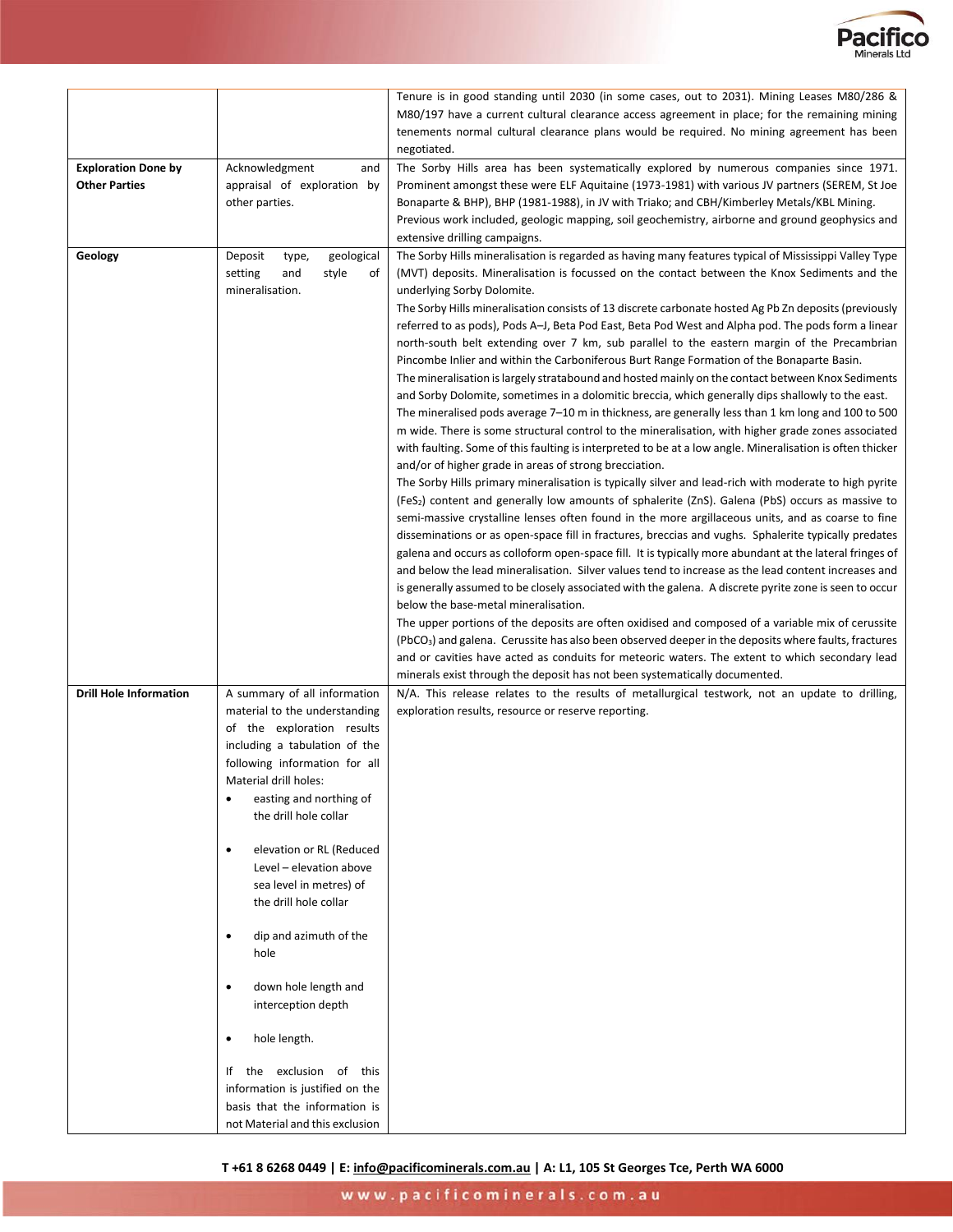

|                              | does not detract from the        |                                                                                                        |
|------------------------------|----------------------------------|--------------------------------------------------------------------------------------------------------|
|                              | understanding of the report,     |                                                                                                        |
|                              | the Competent Person should      |                                                                                                        |
|                              | clearly explain why this is the  |                                                                                                        |
|                              | case.                            |                                                                                                        |
| Data Aggregation             | Exploration<br>reporting<br>In   | NA. No aggregated exploration data is reported here. The release relates to the results of ongoing     |
| <b>Methods</b>               | Results, weighting averaging     | metallurgical testwork, not an update to drilling, exploration results, resource or reserve reporting. |
|                              | techniques, maximum and/or       |                                                                                                        |
|                              | minimum grade truncations        |                                                                                                        |
|                              | (e.g. cutting of high grades)    |                                                                                                        |
|                              |                                  |                                                                                                        |
|                              | and cut-off grades are usually   |                                                                                                        |
|                              | Material and should be           |                                                                                                        |
|                              | stated.                          |                                                                                                        |
|                              | Where aggregate intercepts       |                                                                                                        |
|                              | incorporate short lengths of     |                                                                                                        |
|                              | high-grade results and longer    |                                                                                                        |
|                              | lengths of low-grade results,    |                                                                                                        |
|                              | the procedure used for such      |                                                                                                        |
|                              | aggregation should be stated     |                                                                                                        |
|                              | and some typical examples of     |                                                                                                        |
|                              | such aggregations should be      |                                                                                                        |
|                              | shown in detail.                 |                                                                                                        |
|                              | The assumptions used for any     |                                                                                                        |
|                              | reporting of metal equivalent    |                                                                                                        |
|                              | values should be clearly         |                                                                                                        |
|                              | stated.                          |                                                                                                        |
| <b>Relationship Between</b>  | These<br>relationships<br>are    | N/A. The release relates to the results of ongoing metallurgical testwork, not an update to drilling,  |
| <b>Mineralization Widths</b> | particularly important in the    | exploration results, resource or reserve reporting.                                                    |
| and Intercept Lengths        | reporting<br>of<br>Exploration   |                                                                                                        |
|                              | Results.                         |                                                                                                        |
|                              | If the geometry of the           |                                                                                                        |
|                              | mineralisation with respect to   |                                                                                                        |
|                              | the drill hole angle is known,   |                                                                                                        |
|                              | its nature should be reported.   |                                                                                                        |
|                              | If it is not known and only the  |                                                                                                        |
|                              | down hole lengths are            |                                                                                                        |
|                              | reported, there should be a      |                                                                                                        |
|                              | clear statement to this effect   |                                                                                                        |
|                              | (e.g. 'down hole length, true    |                                                                                                        |
|                              | width not known').               |                                                                                                        |
| <b>Diagrams</b>              | Appropriate<br>maps<br>and       | N/A. The release relates to the results of ongoing metallurgical testwork, not an update to drilling,  |
|                              | sections (with scales) and       | exploration results, resource or reserve reporting.                                                    |
|                              | tabulations<br>of intercepts     |                                                                                                        |
|                              | should be included for any       |                                                                                                        |
|                              | significant discovery being      |                                                                                                        |
|                              | reported<br>These<br>should      |                                                                                                        |
|                              | include, but not be limited to a |                                                                                                        |
|                              | plan view of drill hole collar   |                                                                                                        |
|                              | locations and appropriate        |                                                                                                        |
|                              | sectional views.                 |                                                                                                        |
| <b>Balanced Reporting</b>    | Where<br>comprehensive           | All of the relevant data for the metallurgical results have been accurately summarised and provided    |
|                              | reporting of all Exploration     | in this report.                                                                                        |
|                              | Results is not practicable,      |                                                                                                        |
|                              | representative reporting of      |                                                                                                        |
|                              | both low and high grades         |                                                                                                        |
|                              | and/or widths should be          |                                                                                                        |
|                              | practiced to avoid misleading    |                                                                                                        |
|                              | reporting<br>Exploration<br>of   |                                                                                                        |
|                              | Results.                         |                                                                                                        |
|                              |                                  |                                                                                                        |